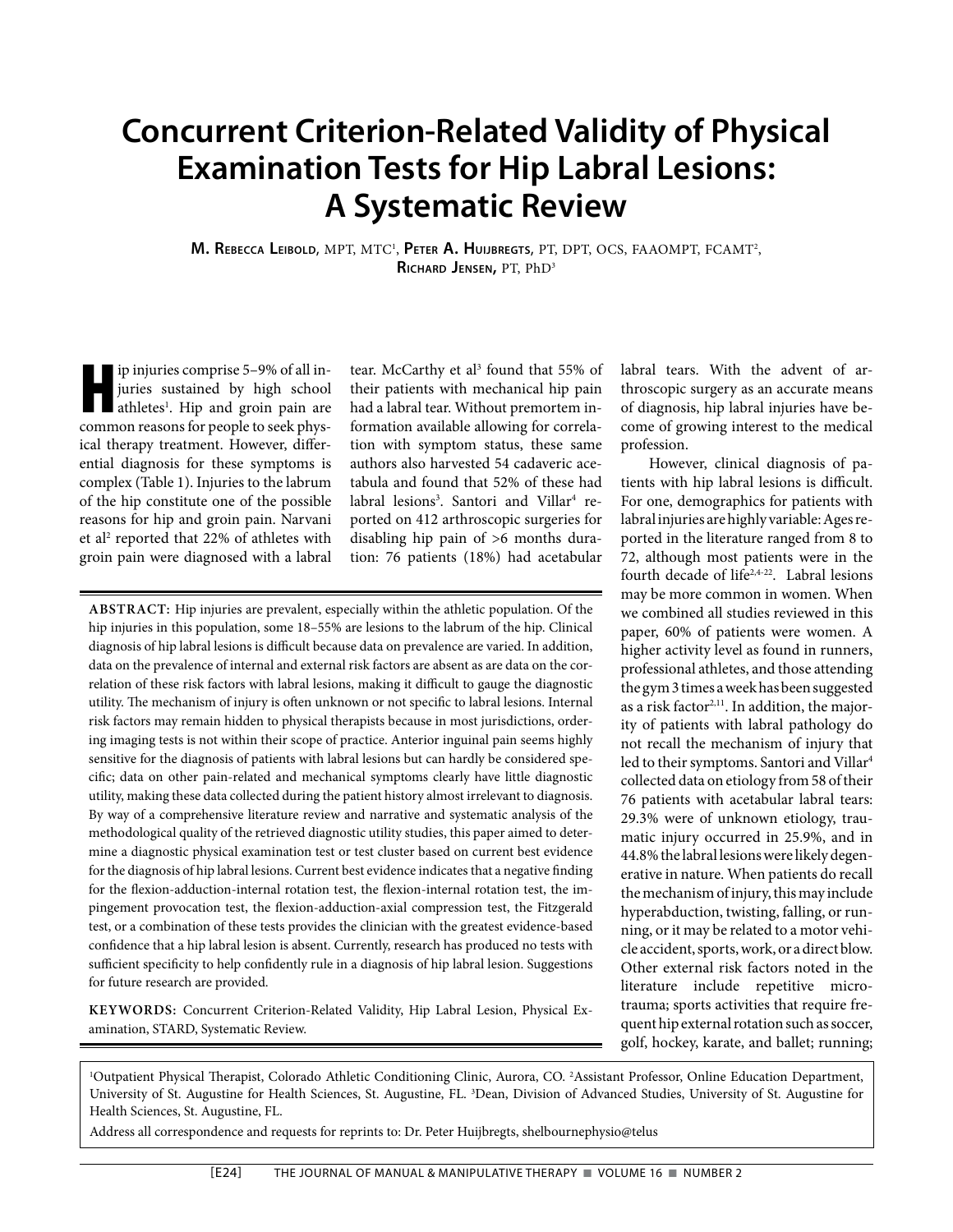#### **Table 1.** Differential diagnosis: Causes of hip and groin pain.

| Childhood disorders                                                                                                                                                                                      | Infectious conditions                                                                                                                                                                                                                 |
|----------------------------------------------------------------------------------------------------------------------------------------------------------------------------------------------------------|---------------------------------------------------------------------------------------------------------------------------------------------------------------------------------------------------------------------------------------|
| • Congenital dysplasia<br>• Legg-Calve-Perthes disease<br>· Slipped capital femoral epiphysis (SCFE)<br><b>Traumatic conditions</b>                                                                      | • Septic arthritis<br>• Osteomyelitis<br>Psoas abscess<br>Hip pyarthrosis<br>• Urinary tract infection                                                                                                                                |
|                                                                                                                                                                                                          | <b>Inflammatory conditions</b>                                                                                                                                                                                                        |
| • Subluxation/Dislocation<br>• Fractures of the femoral head<br>• Stress fractures<br>• Loose bodies<br>• Acetabular labral tears<br>• Contusions<br>• Femoral or inguinal hernia<br>• Athletic pubalgia | • Rheumatoid arthritis<br>Juvenile arthritis<br>Ankylosing spondylitis<br>Bursitis<br>Tendonitis<br>Pelvic inflammatory disease<br>Prostatitis<br>Crohn's disease<br>Psoriasis<br>Reiter's syndrome<br>• Systemic Lupus Erythematosus |
| Degenerative joint disease                                                                                                                                                                               | Neurologic conditions                                                                                                                                                                                                                 |
| • Osteoarthritis<br>• Osteolysis                                                                                                                                                                         | • Radiculopathy<br>• Local nerve entrapment (ilioinguinal,<br>genitofemoral, or lateral femoral<br>cutaneous)                                                                                                                         |
| <b>Vascular conditions</b>                                                                                                                                                                               | <b>Metabolic conditions</b>                                                                                                                                                                                                           |
| • Osteonecrosis/avascular necrosis                                                                                                                                                                       | • Gout<br>Metabolic bone disease                                                                                                                                                                                                      |
| Neoplasms                                                                                                                                                                                                | Other causes                                                                                                                                                                                                                          |
|                                                                                                                                                                                                          | • Referred pain<br>• Corticosteriod use<br>Alcoholism<br>Psychosocial<br>• Gynecologic                                                                                                                                                |

hyperextension with or without external rotation; and dislocation $23,24$ .

There are also internal risk factors; anatomical variations associated with labral lesions are mentioned in the literature (Table 2). Wenger et al<sup>25</sup> noted structural abnormalities in 31 patients with labral tears including acetabular retroversion, coxa valga, abnormal Tonnis<sup>26</sup> angle, small femoral head-neck offset, and incongruent hips. Peelle et al<sup>27</sup> compared radiographs of 78 patients with labral tears confirmed on arthroscopy to those of 22 subjects without hip dysfunction. Of the patients with labral tears, 49% had an osseous abnormality including a lateral center-edge angle

<25°, head-neck offset <9 mm, offset ratio <0.17, acetabular retroversion, femoral anteversion, an aspherical femoral head, and a Tonnis osteoarthritis grade (Table 326) of 1 and 2. Patients with labral tears demonstrated significantly smaller lateral center-edge angles (P=0.008), larger Tonnis angles (P=0.02), and a greater probability of acetabular dysplasia (P=0.001) than controls<sup>27</sup>. Ito et al<sup>28</sup> compared 24 patients to 24 control subjects and found that patients had significantly less femoral anteversion (P<0.001); they also noted a significant between-group difference for head-neck offset (P<0.002). Siebenrock et al<sup>29</sup> also found patients to have a significantly different head-neck offset when compared to a control group  $(P=0.01-0.04)$ . Kassarjian et al<sup>14</sup> studied 42 hips with an antero-superior labral tear: 93% had an abnormal head-neck offset with a mean angle of 69.7°; abnormal was defined as >55°. Acetabular retroversion, femoral anteversion, and abnormal head-neck offset all increase the chance of labral impingement against the acetabular rim, especially with active hip flexion with or without internal rotation. Two different joint morphologies have been proposed as a cause for femoro-acetabular impingement that may lead to labral failure<sup>30</sup>. A larger femoral head may lead to "cam" impingement whereby the head prematurely impacts the antero-superior aspect of the acetabular rim during active hip motions causing acetabular cartilage and labral damage. "Pincer" impingement occurs when a normal femoral head is paired with an abnormal acetabulum (e.g., coxa profunda or acetabular retroversion). This type initially affects only the labrum. Further internal risk factors mentioned in the literature include pelvic instability and degeneration, Legg-Calve Perthes disease, slipped capital femoral epiphysis, and a shallow tapering between the femoral head and neck; one study also reported osteonecrosis as a risk factor<sup>7,31,32</sup>.

The most common symptom in patients with labral pathology is anterior inguinal pain, whereas anterior thigh pain, lateral thigh pain, and buttock pain are less prevalent. Burnett et al<sup>7</sup> found that 92% of their patients with labral tears complained of anterior groin pain. Keeney et al<sup>15</sup> reported 97 of 102 patients with groin pain and Fitzgerald<sup>10</sup> also noted anterior groin pain in 48 patients with confirmed labral tears. Pain level has been recorded as moderate to severe and pain has limited the patient's activities. Walking, climbing stairs, running, and twisting motions at the hip have been reported as aggravating factors. Two studies also noted that patients had pain at night. Ito et al<sup>28</sup> found night pain in 14 of 25 patients and Burnett et al7 reported 71% of their patients had night pain.

Labral lesions may also cause mechanical symptoms. Burnett et al<sup>7</sup> reported 89% of patients with labral tears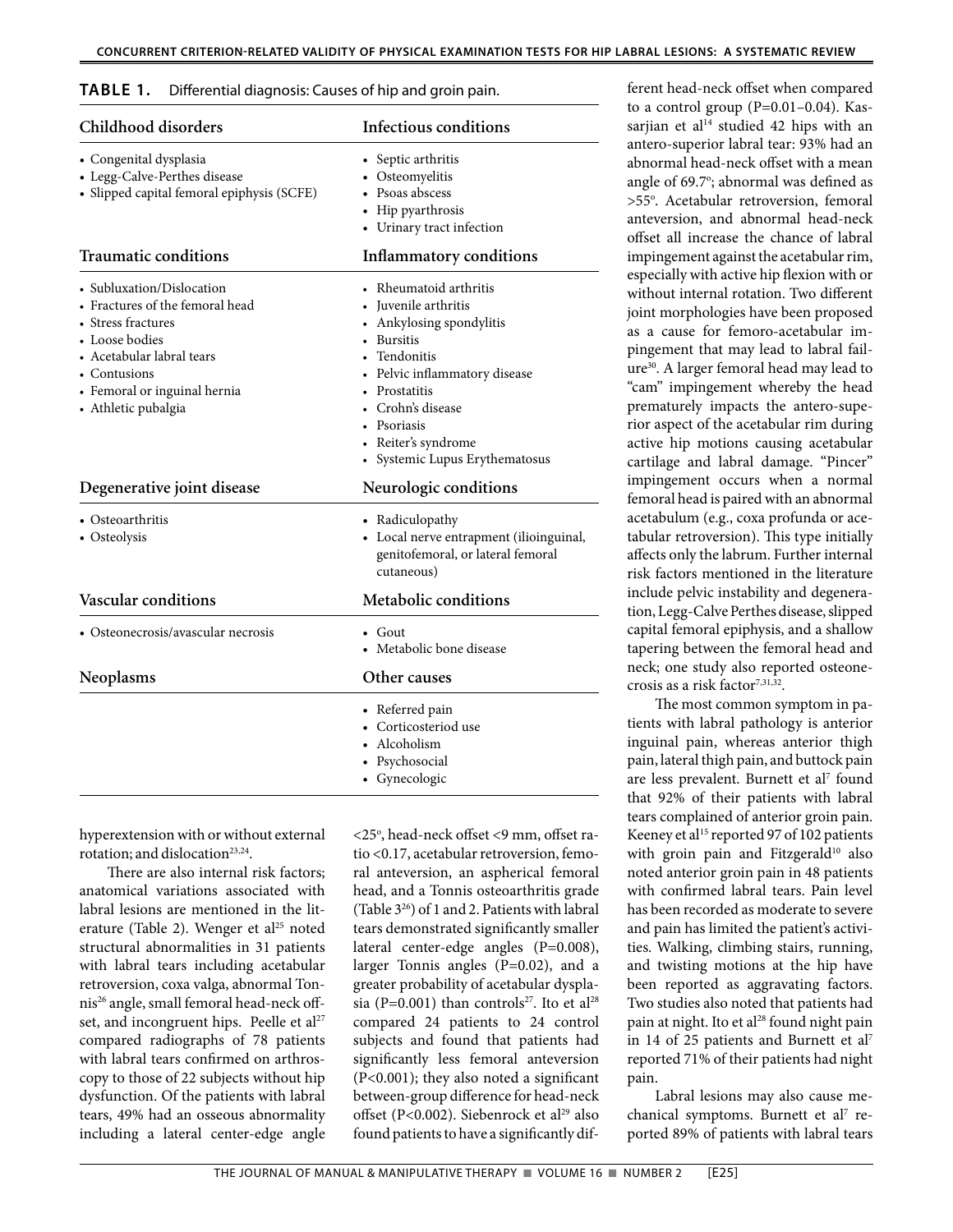#### **Table 2.** Definitions of anatomical variations associated with labral lesions.

| <b>Anatomical Variations</b>                                  | Description                                                                                                                                                | <b>Values</b>                                                 |
|---------------------------------------------------------------|------------------------------------------------------------------------------------------------------------------------------------------------------------|---------------------------------------------------------------|
| Retroverted acetabulum                                        | An acetabulum that is orientated in a more posterior<br>position in reference to the sagittal plane                                                        | $>15$ degrees = abnormal                                      |
| Tonnis angle (acetabular<br>index of weight-bearing surface)* | A line parallel to the sourcil to a horizontal line<br>through the center of the femoral head                                                              | $>10$ degrees = abnormal                                      |
| Head-neck offset                                              | Comparison of the radius of the femoral head<br>and the radius of the femoral neck                                                                         | $< 7.2$ mm = abnormal<br>$11.5$ mm = normal                   |
| Coxa profunda and Protrusion acetabuli                        | An increase in the depth of the acetabulum                                                                                                                 | $15-27$ mm = normal                                           |
| Head-neck shaft angle                                         | Angle between one line bisecting the longitudinal<br>axis of the femur and one line bisecting the<br>longitudinal axis of the femoral neck                 | $126-139$ degrees = normal<br>Coxa vara<126<br>Coxa valga>139 |
| Aspherical head                                               | A flattening of the femoral head and increased<br>radius of the anterior portion of the head<br>of the femur                                               | Anterolateral prominence at<br>head-neck junction             |
| Lateral center-edge angle (Wiberg)*                           | Line through the center of the femoral head to<br>lateral edge of the acetabulum, and vertical line<br>through the center of the femoral head              | $<$ 20-25 degrees = abnormal                                  |
| Anterior center edge angle*                                   | Vertical line extending superiorly from the<br>center of femoral head to a line formed by the<br>tangent to the anterior-most portion<br>of the acetabulum | $<$ 20 degrees = abnormal                                     |
| Femoral anteversion                                           | Angle between the transverse axis of the knee<br>joint and the transverse axis of both femoral<br>condyles                                                 | $15-20$ degrees = normal                                      |
| Offset ratio                                                  | Ratio of head-neck offset distance in relation to<br>the diameter of the femoral head                                                                      | $< 0.27$ = abnormal                                           |

\*Used to determine acetabular dysplasia.

## **Table 3.** Tonnis osteoarthritis grades.

| Grade   | <b>Symptoms</b>                                                                                                             |
|---------|-----------------------------------------------------------------------------------------------------------------------------|
| Grade 0 | No signs of osteoarthritis                                                                                                  |
| Grade 1 | Slight narrowing of the joint space. Slight sclerosis of femoral head or acetabulum and slight lipping at the joint margin. |
| Grade 2 | Small cysts, less than 50% joint-space narrowing, moderate loss of femoral head sphericity.                                 |
| Grade 3 | Large cysts, severe narrowing or no joint space, severe deformity of the femoral head and avascular necrosis.               |

also mentioned a history of a limp. Fitzgerald<sup>10</sup> reported 5 of 55 patients had a limp and Keeney et al<sup>15</sup> noted that 39 of 102 subjects mentioned a limp. Some but not all patients with labral pathology have reported clicking, catching, or locking of the hip with motion. McCarthy et al<sup>20</sup> found that 67% of subjects complained of clicking or locking with hip motion. Of their subjects, 72% had

labral tears. However, the authors did not state whether those with clicking indeed had a labral tear. Narvani et al<sup>2</sup> reported that 4 of 4 patients with labral tears noted clicking, but that 2 patients without labral tears also mentioned clicking. Leunig et al<sup>19</sup> reported that 6 of 23 patients with labral tears had locking symptoms. Keeney et al<sup>15</sup> found locking or catching in >50% of their patients,

and Farjo<sup>9</sup> reported that 18 of 28 patients who were found to have labral tears upon arthroscopy had mechanical symptoms. Fitzgerald<sup>10</sup> reported that 34 of 64 patients had a click associated with hip pain and were also positive for labral tears.

In summary, data on prevalence of hip labral lesions provided in the literature are highly variable and likely de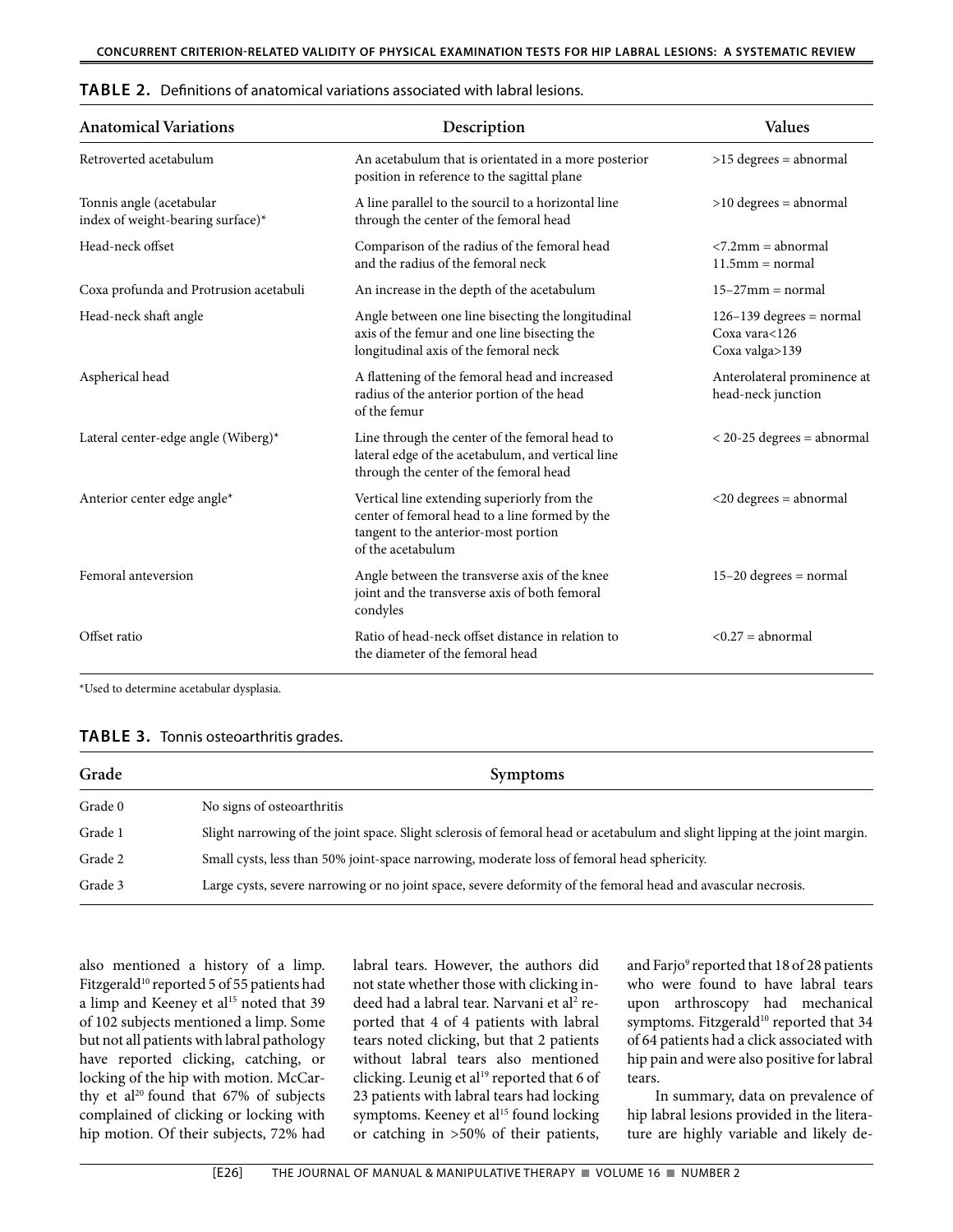pend strongly on the population studied. Exact data on the prevalence of the internal and external risk factors noted are absent as are hard data for correlation with labral lesions, thereby making it difficult to gauge the diagnostic utility. The mechanism of injury is often unknown or not specific to labral lesions. Internal risk factors may remain hidden to physical therapists, because in most jurisdictions ordering imaging tests is not within the scope of practice. Anterior inguinal pain seems highly sensitive for the diagnosis of patients with labral lesions but can hardly be considered specific. Data on other pain-related and mechanical symptoms clearly have little diagnostic utility, making these data collected during the patient history almost irrelevant to diagnosis. However, inaccurate diagnosis may result in prolonged rehabilitation and associated cost. Clinical tests capable of ruling out labral lesions with sufficient diagnostic confidence would prevent unnecessary arthroscopic surgery that is currently required for accurate diagnosis. Physical therapists, especially in a direct access role, are uniquely positioned in the health care system to clinically rule in or rule out a diagnosis of hip labral lesions and to facilitate appropriate management but due to scope of practice legislation, they are limited to history and physical examination in the diagnostic process. Therefore, the goal of this paper is to determine a diagnostic physical examination test or test cluster based on current best evidence for the diagnosis of hip labral lesions.

#### **Methods and Materials**

To establish current best evidence with regard to the physical diagnosis of hip labral lesions, we performed a literature search. Databases used for this search included Medline, CINAHL, the Cochrane Libraries, and LIRN. Search terms included *hip labrum, acetabular labrum, hip labral lesions, hip labral tears, hip limbus, acetabular labral function, hip labrum function, hip labral function, acetabular labrum function, acetabular labral tears, acetabular labral lesions, hip labrum tears, acetabulum labrum tears, acetabulum limbus*, and *ac-* *etabular limbus*. All searches were matched against the first search using *hip labrum* as the search phrase.

We restricted our search to the period from January 1990 to March 2007, mainly because a preliminary search did not result in any papers on this topic published prior to 1990. Our literature search was further restricted to articles written in English. Our intent was to find quantitative research on diagnostic utility of physical examination tests for labral lesions of the hip, where these tests were compared to a gold standard or reference test of imaging or arthroscopy. The literature search results are summarized in Table 4.

To provide a quantitative measure of diagnostic accuracy, we have provided the statistical measures of accuracy, sensitivity, specificity, positive and negative predictive values, and positive and negative likelihood ratios. Where the authors did not include these statistical measures, we have calculated these statistics; definitions and calculation of the relevant statistics are provided in Table  $5^{33}$ .

Flawed studies and the resulting biased diagnostic utility statistics can lead a clinician to misdiagnosis and inappropriate management decisions. This review is a systematic review in that it uses the Standards for Reporting of Diagnostic Accuracy (STARD) tool for methodological quality assessment of the studies retrieved and it takes these STARD scores into account when providing a current best-evidence summary. Designed originally as a prospective tool to improve the methodological quality of diagnostic utility studies, the STARD tool<sup>34</sup> contains 25 items that can also be used retrospectively as a checklist to evaluate methodological quality. However, with no established cut-off values and no research into the reliability of this tool, we acknowledge that the methodological quality assessment it provides is qualitative at best. Therefore, in addition to STARD scores, we provide a narrative discussion of the biases in the diagnostic utility studies retrieved to allow for a current best-evidence synthesis taking into account also potential methodological flaws not addressed or insufficiently addressed in the STARD tool.

#### **Results**

Table 4 contains all data on the literature search results for the various search terms used in the five databases selected. The search strategy retrieved 16 articles that met our inclusion criteria. These 16 articles provided research on the diagnostic utility of 9 different physical examination tests for hip labral lesions. Statistical measures related to diagnostic utility for these tests have been summarized in Table 6. Table 7 contains the STARD scores for the 16 studies retrieved.

#### *Flexion-Adduction-Internal Rotation Test (Impingement Test)*

Seven studies have reported on the impingement test or sign<sup>5-7,13-15,18</sup>. The premise for this test is that with flexion and adduction of the hip, the femoral head comes in close approximation with the acetabular rim. Internally rotating the hip then places a shearing force on the labrum (Figure 1). Pain in the groin area is considered indicative of labral pathology, including degeneration, fraying, or tearing.

Burnett et al<sup>7</sup> described the impingement test with the patient supine and the examiner passively flexing the hip to 90°, adducting and then internally rotating the hip. Pain in the groin region was considered a positive test. One medical physician examined and performed surgery on all subjects. This study was retrospective: All 66 subjects had arthroscopically confirmed labral tears. The study was performed in an orthopaedic surgery setting, and the gold standard test used in this study was arthroscopic surgery. Of 66 patients, 63 (95.5%) were positive on the impingement test.

Keeney et al<sup>15</sup> did not specifically describe but only referenced the impingement test. The study did not provide operational definitions of a positive or negative test finding. Information on raters was absent. Subjects included in this retrospective study were 101 consecutive patients (102 hips) with persistent inguinal pain, positive impingement test, minimal degeneration on radiographs, and a negative examination for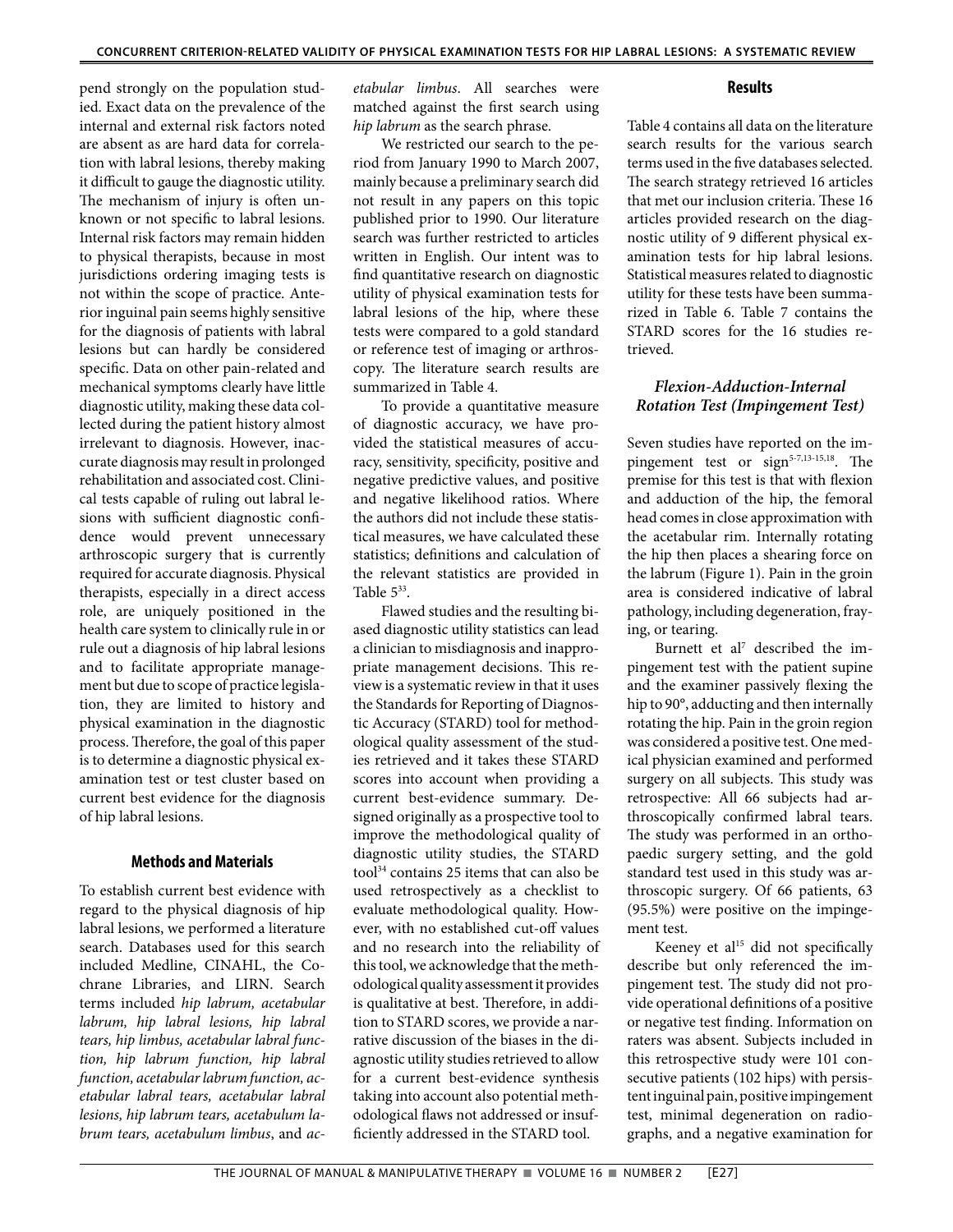|                                                                                                                                                                                     | Hip       | Ace    | Labral<br>Hip | Labral<br>Нiр | Hip    | Labral<br>Ace   | Hip<br>Labrum | Hip<br>Labral   | Ace<br>Labrum | Ace<br>Labral | Labral<br>Ace                                                      | Hip<br>Labrum | Labrum<br>Acu | Acu<br>Limbus | Ace<br>Limbus |
|-------------------------------------------------------------------------------------------------------------------------------------------------------------------------------------|-----------|--------|---------------|---------------|--------|-----------------|---------------|-----------------|---------------|---------------|--------------------------------------------------------------------|---------------|---------------|---------------|---------------|
|                                                                                                                                                                                     | Labrum    | Labrum | Lesion        | Tears         | Limbus | <b>Hunction</b> | Function      | Function        | Function      | Tears         | Lesions                                                            | Tears         | Tears         |               |               |
| • Medline                                                                                                                                                                           | 150       | 143    | 59            | 105           | c      | 29              |               | $\overline{40}$ |               | 29            | 44                                                                 | g             | 48            |               | ∝             |
| . Cinahl                                                                                                                                                                            |           |        |               |               |        |                 |               |                 |               |               |                                                                    |               |               |               |               |
| • Cochrane                                                                                                                                                                          |           |        |               |               |        |                 |               |                 |               |               |                                                                    |               |               |               |               |
| . LIRN-EBSCO<br>Host                                                                                                                                                                |           |        |               |               |        |                 |               |                 |               |               |                                                                    |               |               |               |               |
| Proquest<br>. LIRN                                                                                                                                                                  |           |        |               |               |        |                 |               |                 |               |               |                                                                    |               |               |               |               |
| <b>Total Selected</b>                                                                                                                                                               | $\approx$ |        | 5             |               |        |                 |               |                 |               |               |                                                                    |               |               |               |               |
| Ace=acetabular. Although a number were selected originally, many were duplicates of earlier findings and were not retained. CINAHL-Cumulative Index to Nursing and Allied Health I. |           |        |               |               |        |                 |               |                 |               |               | iterature; LIRN-Library and Information Resources Network; Acu-Ac- |               |               |               |               |

| l<br>i<br>l<br>i<br>i |
|-----------------------|
|                       |
| i                     |
| I                     |
|                       |
|                       |
|                       |
|                       |

Ace=acetabular. Although a number were selected originally, many were duplicates of earlier findings and were not retained. CINAHL-Cumulative Index to Nursing and Allied Health Literature; LIRN-Library and Information Reso etabulum.

etabulum.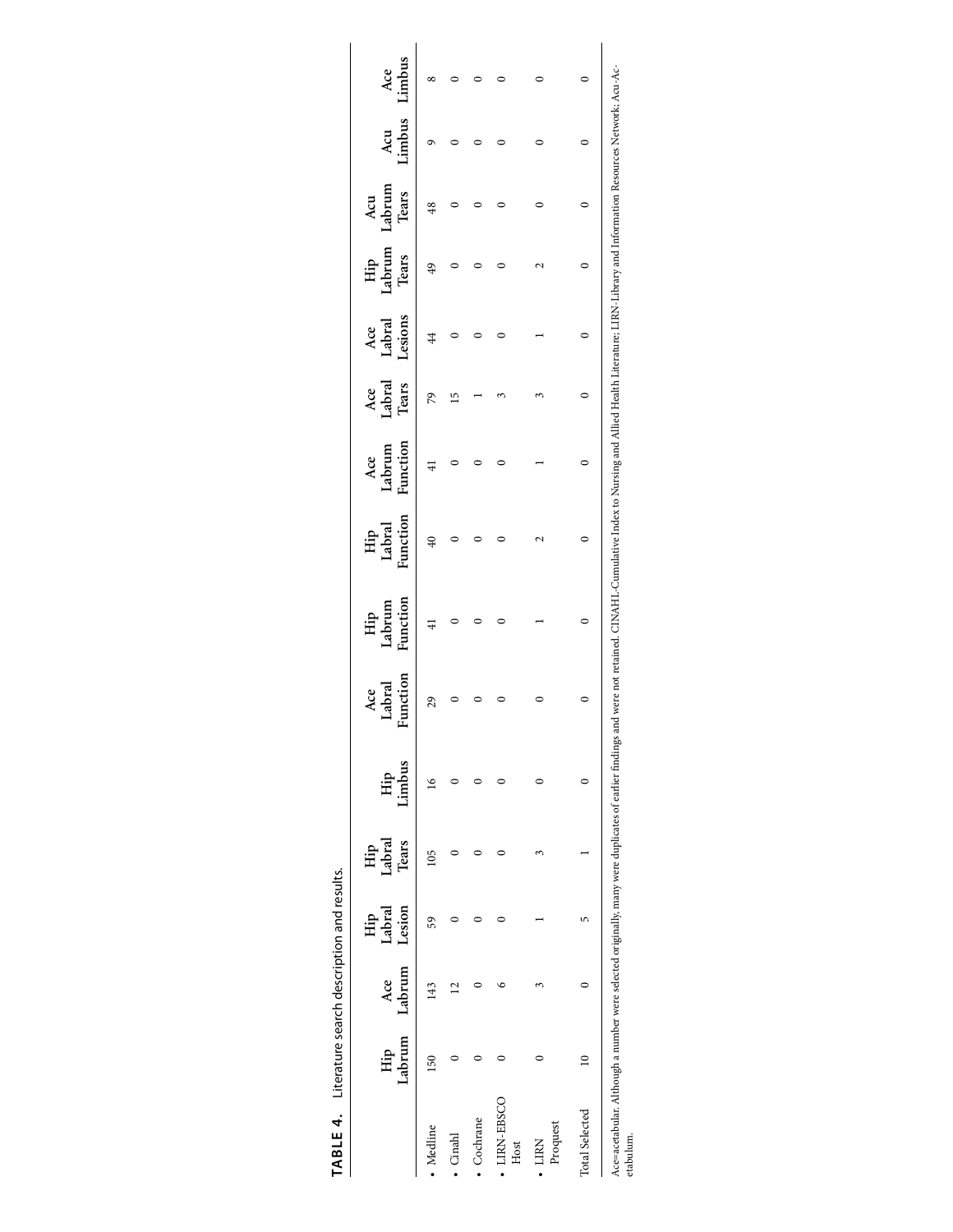| Statistical measure       | Definition                                                                                                                                                                   | Calculation                           |
|---------------------------|------------------------------------------------------------------------------------------------------------------------------------------------------------------------------|---------------------------------------|
| Accuracy                  | The proportion of people who were correctly identified as either having<br>or not having the disease or dysfunction                                                          | $(TP + TN) / (TP +$<br>$FP + FN + TN$ |
| Sensitivity               | The proportion of people who have the disease or dysfunction<br>who test positive                                                                                            | $TP / (TP + FN)$                      |
| Specificity               | The proportion of people who do not have the disease or dysfunction who<br>test negative                                                                                     | $TN / (FP + TN)$                      |
| Positive predictive value | The proportion of people who test positive and who have the disease<br>or dysfunction                                                                                        | $TP / (TP + FP)$                      |
| Negative predictive value | The proportion of people who test negative and who do not have the disease<br>or dysfunction                                                                                 | $TN/(FN + TN)$                        |
| Positive likelihood ratio | How likely a positive test result is in people who have the disease<br>or dysfunction as compared to how likely it is in those who do not have the<br>disease or dysfunction | Sensitivity/(1-specificity)           |
| Negative likelihood ratio | How likely a negative test result is in people who have the disease or<br>dysfunction as compared to how likely it is in those who do not have the<br>disease or dysfunction | (1-sensitivity)/specificity           |

|  | TABLE 5. Definition and calculation of statistical measures used to express diagnostic test utility. |  |  |  |
|--|------------------------------------------------------------------------------------------------------|--|--|--|
|--|------------------------------------------------------------------------------------------------------|--|--|--|

 $\mbox{TP}$  = true positive;<br>  $\mbox{TN}$  = true negative;  $\mbox{FP}$  = false positive;<br>  $\mbox{FN}$  = false negative

# **Table 6.** Diagnostic utility data hip labral lesion tests studied.

|                                                                     | Accuracy     | Sensitivity | Specificity      | Positive<br>Predictive<br>Value<br>(PPV) | Negative<br>Predictive<br>Value<br>(NPV) | Positive<br>Likelihood<br>Ratio | Negative<br>Likelihood<br>Ratio |
|---------------------------------------------------------------------|--------------|-------------|------------------|------------------------------------------|------------------------------------------|---------------------------------|---------------------------------|
| <b>Flexion-Adduction</b><br><b>Internal Rotation</b><br><b>Test</b> |              |             |                  |                                          |                                          |                                 |                                 |
| Burnett et al <sup>7</sup>                                          | 0.95(63/66)  | 0.95(63/66) | N <sub>C</sub>   | 1.00(63/63)                              | 0(0/3)                                   | NC                              | NC                              |
| Keeney et al <sup>15</sup>                                          | 0.91(93/102) | 1.00(93/93) | 0(0/9)           | 0.91(93/102)                             | N <sub>C</sub>                           | 1.00                            | NC                              |
| Beck et al <sup>6</sup>                                             | 1.00(19/19)  | 1.00(19/19) | NC               | 1.00(19/19)                              | NC                                       | NC                              | NC                              |
| Ito et al <sup>13</sup>                                             | 0.96(24/25)  | 0.96(24/25) | N <sub>C</sub>   | 1.00(24/24)                              | 0(0/1)                                   | NC                              | NC                              |
| Kassarjian et al <sup>14</sup>                                      | 1.00(42/42)  | 1.00(42/42) | $_{\mathrm{NC}}$ | 1.00(42/42)                              | NC                                       | NC                              | NC                              |
| Beaule et al <sup>5</sup>                                           | 0.97(35/36)  | 1.00(35/35) | 0(0/1)           | 0.97(35/36)                              | NC                                       | 1.00                            | NC                              |
| Leunig et al <sup>18</sup>                                          | 0.64(18/28)  | 1.00(18/18) | 0(0/10)          | 0.64(18/28)                              | NC                                       | 1.00                            | NC                              |
| Impingement<br><b>Provocation Test</b>                              |              |             |                  |                                          |                                          |                                 |                                 |
| Leunig et al <sup>19</sup>                                          | 0.82(18/22)  | 1.00(18/18) | 0(0/4)           | 0.82(18/22)                              | NC                                       | 1.00                            | NC                              |
| <b>Flexion-Internal</b><br><b>Rotation Test</b>                     |              |             |                  |                                          |                                          |                                 |                                 |
| Santori & Villar <sup>4</sup>                                       | 1.00(76/76)  | 1.00(76/76) | NC               | 1.00(76/76)                              | <b>NC</b>                                | NC                              | NC                              |
| Chan et $al8$<br>1. Gold standard<br>test MRA                       | 0.83(25/30)  | 1.00(25/25) | 0(0/5)           | 0.83(25/30)                              | NC                                       | 1.00                            | NC                              |
|                                                                     |              |             |                  |                                          |                                          |                                 | (continued)                     |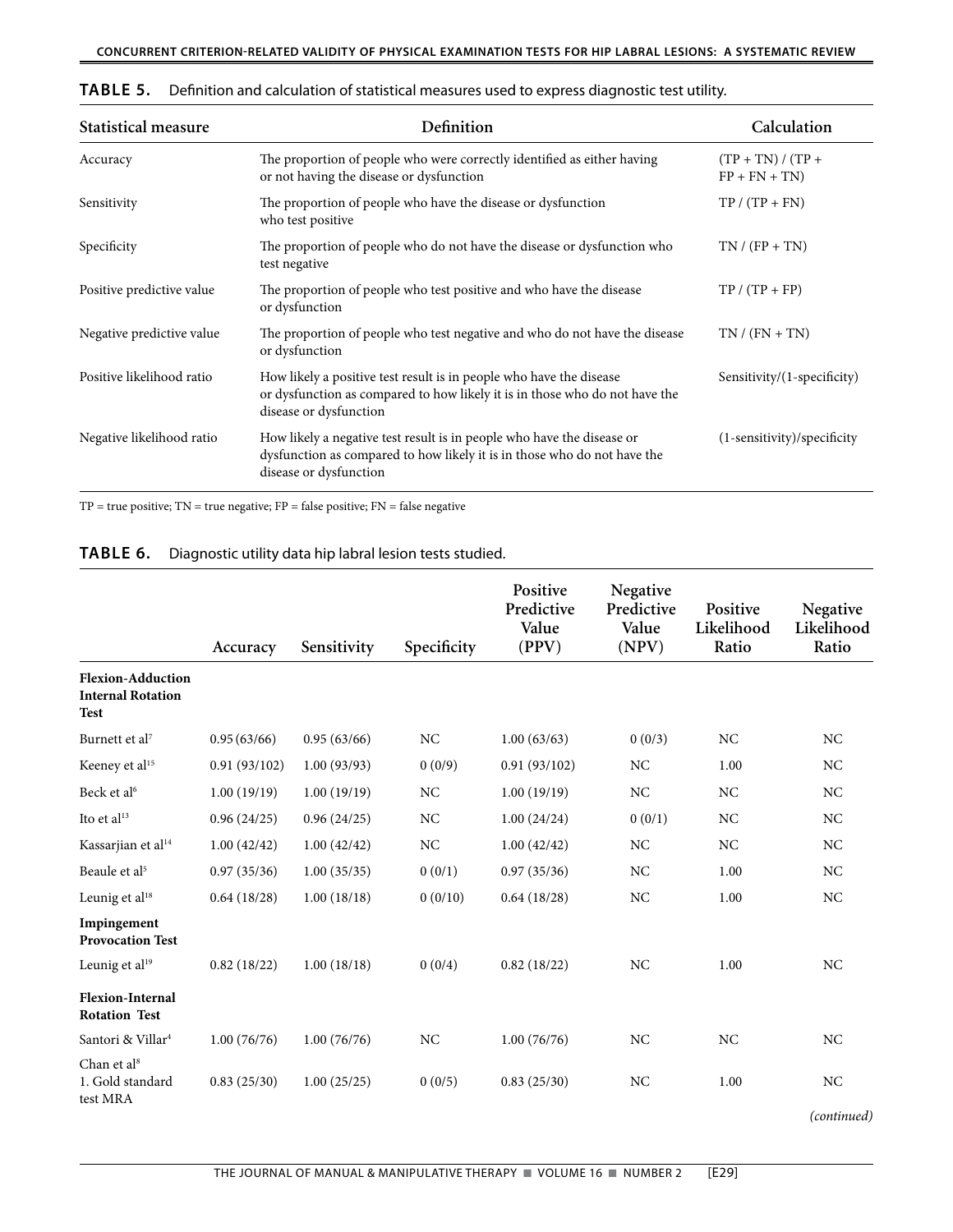|                                                     | Accuracy    | Sensitivity | Specificity      | Positive<br>Predictive<br>Value<br>(PPV) | Negative<br>Predictive<br>Value<br>(NPV) | Positive<br>Likelihood<br>Ratio | Negative<br>Likelihood<br>Ratio |
|-----------------------------------------------------|-------------|-------------|------------------|------------------------------------------|------------------------------------------|---------------------------------|---------------------------------|
| 2. Gold standard<br>test arthroscopy                | 0.94(16/17) | 1.00(16/16) | 0(0/1)           | 0.94(16/17)                              | NC                                       | 1.00                            | NC                              |
| Petersilge et al <sup>21</sup>                      | 0.9(9/10)   | 1.00(9/9)   | 0(0/1)           | 0.9(9/10)                                | NC                                       | 1.00                            | N <sub>C</sub>                  |
| Hase & $\rm{Ueo^{12}}$                              | 0.70(7/10)  | 1.00(7/7)   | 0(0/3)           | 0.70(7/10)                               | NC                                       | 1.00                            | N <sub>C</sub>                  |
| Flexion,<br>Adduction,<br>Axial<br>Compression      |             |             |                  |                                          |                                          |                                 |                                 |
| Hase & $\rm{Ueo^{12}}$                              | 1.00(10/10) | 1.00(10/10) | $\rm NC$         | 1.00(10/10)                              | NC                                       | N <sub>C</sub>                  | NC                              |
| Palpation-<br>Posterior to<br>Greater<br>Trochanter |             |             |                  |                                          |                                          |                                 |                                 |
| Hase & Ueo <sup>12</sup>                            | 0.8(8/10)   | 0.8(8/10)   | NC               | 1.00(8/8)                                | 0(0/2)                                   | N <sub>C</sub>                  | N <sub>C</sub>                  |
| Flexion, Internal<br>Rotation, Axial<br>Compression |             |             |                  |                                          |                                          |                                 |                                 |
| Narvani et al <sup>2</sup>                          | 0.5(9/18)   | 0.75(3/4)   | 0.43(6/14)       | 0.27(3/11)                               | 0.86(6/7)                                | 1.32                            | 0.58                            |
| <b>Thomas Test</b>                                  |             |             |                  |                                          |                                          |                                 |                                 |
| Narvani et al <sup>2</sup>                          | ID          | 0.25        | ID               | ID                                       | ID                                       | ID                              | ID                              |
| <b>MFIR</b>                                         |             |             |                  |                                          |                                          |                                 |                                 |
| Suenaga et al <sup>22</sup>                         | 0.38(23/60) | 0.38(23/60) | NC               | 1.00(23/23)                              | 0(0/37)                                  | N <sub>C</sub>                  | NC                              |
| Guanche &Sikka <sup>11</sup>                        | 1.00(8/8)   | 1.00(8/8)   | $_{\mathrm{NC}}$ | 1.00(8/8)                                | N <sub>C</sub>                           | N <sub>C</sub>                  | NC                              |
| <b>MFER</b>                                         |             |             |                  |                                          |                                          |                                 |                                 |
| Suenaga et al <sup>22</sup>                         | 0.27(16/60) | 0.38(23/60) | N <sub>C</sub>   | 1.00(16/16)                              | 0(0/44)                                  | N <sub>C</sub>                  | N <sub>C</sub>                  |
| <b>Fitzgerald Test</b>                              |             |             |                  |                                          |                                          |                                 |                                 |
| Fitzgerald <sup>10</sup>                            | 0.96(54/56) | 1.00(54/54) | NC               | 1.00(54/54)                              | 0(0/2)                                   | <b>NC</b>                       | N <sub>C</sub>                  |

#### **Table 6.** (Continued)

NC=not calculated; MFIR=maximal flexion-internal rotation; MFER=maximal flexion-external rotation; ID=insufficient data.

tendon pathology. The study was performed in a surgical orthopaedic setting with a gold standard test of arthroscopy. Of 102 hips positive with impingement testing, 93 had labral tears on arthroscopy.

Beck et al<sup>6</sup> studied the impingement sign but again only referenced the test description. They did not provide an operational definition of a positive or negative

test and also did not report who performed the clinical testing. Subjects involved in this retrospective study were those with a diagnosis of femoro-acetabular impingement confirmed by MRA (described as an abnormality of the acetabulum or femur and their biomechanical relationship), who underwent surgical dislocation of the hip. The study was performed in an orthopaedic surgical setting. The gold standard test was surgical findings. Of 19 subjects, all had positive impingement testing and all 19 also had intra-operatively confirmed labral lesions.

Ito et al<sup>13</sup> described the impingement test as hip internal rotation followed by passive flexion to 90° and adduction. A positive test was indicated by sharp groin pain, rated by a medical physician. Subjects included in this retrospective study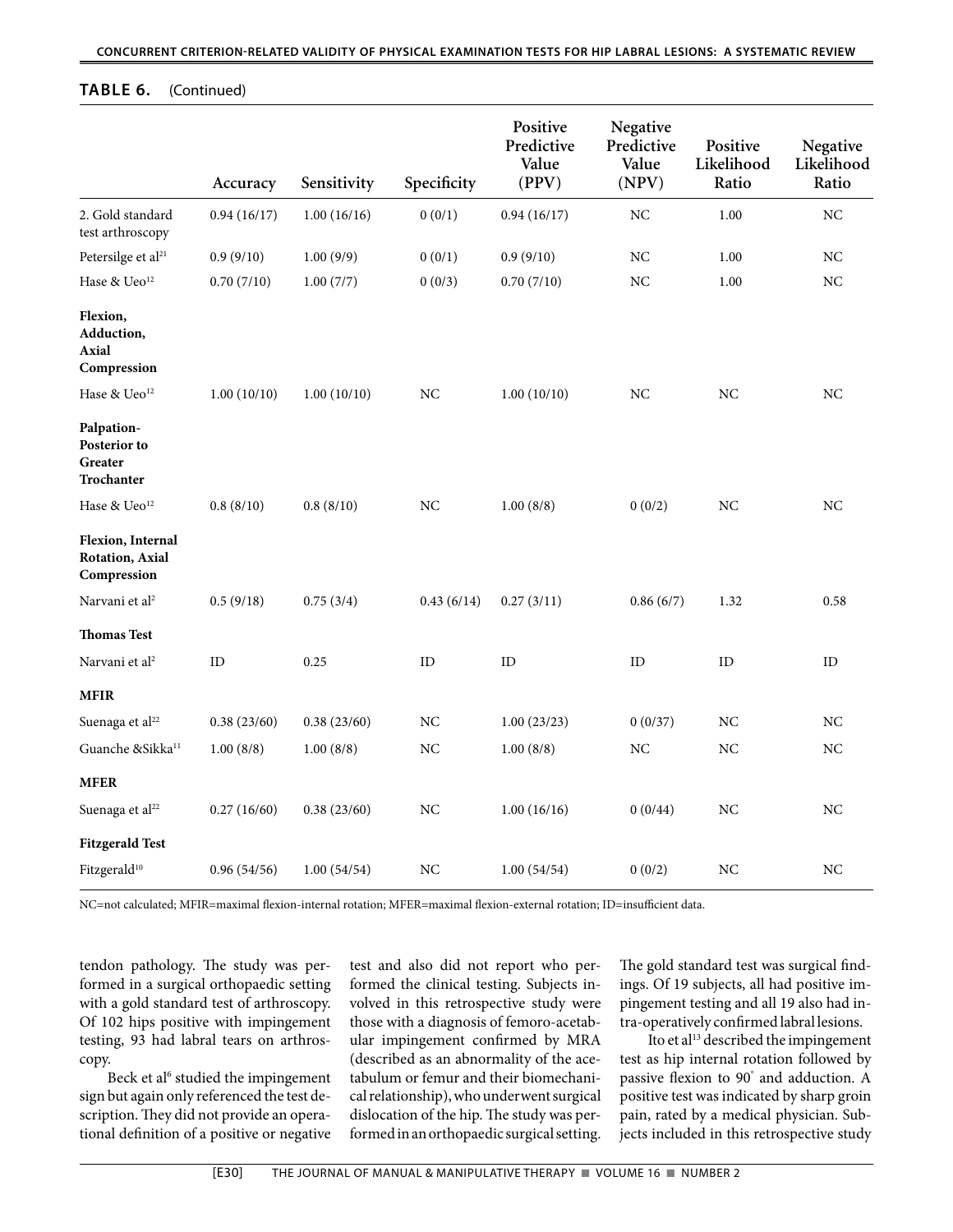| ITEM#              | Beaule et al <sup>5</sup> | Leunig et all <sup>9</sup> | ${\rm et\, al^6}$<br><b>Beck</b> | Burnett et al <sup>7</sup> | Chan et a <sup>18</sup> | Santori & Villar <sup>4</sup> | Petersilge et al <sup>21</sup> | Ito et al $13$   | Suenaga et al $^{22}$ | Narvani et al <sup>2</sup> | Leunig et al <sup>18</sup> | Hase & Ueo <sup>12</sup> | Fitzgerald <sup>10</sup> | Kassarjian et al <sup>14</sup> | Guanche & Sikka <sup>11</sup> | Keeney et al <sup>15</sup> |
|--------------------|---------------------------|----------------------------|----------------------------------|----------------------------|-------------------------|-------------------------------|--------------------------------|------------------|-----------------------|----------------------------|----------------------------|--------------------------|--------------------------|--------------------------------|-------------------------------|----------------------------|
| $\mathbf{1}$       | $\boldsymbol{0}$          | $\boldsymbol{0}$           | $\boldsymbol{0}$                 | $\boldsymbol{0}$           | $\boldsymbol{0}$        | $\boldsymbol{0}$              | $\boldsymbol{0}$               | $\boldsymbol{0}$ | $\boldsymbol{0}$      | $\boldsymbol{0}$           | $\mathbf{0}$               | $\boldsymbol{0}$         | $\mathbf{0}$             | $\boldsymbol{0}$               | $\boldsymbol{0}$              | $\boldsymbol{0}$           |
| $\overline{c}$     | $\mathbf{1}$              | 1                          | $\mathbf{1}$                     | 1                          | $\mathbf{1}$            | $\boldsymbol{0}$              | $\,1$                          | $\,1$            | $\mathbf{1}$          | $\,1$                      | $\mathbf{1}$               | $\boldsymbol{0}$         | $\boldsymbol{0}$         | $\,1$                          | $\,1$                         | $\mathbf{1}$               |
| 3                  | 1                         | $\boldsymbol{0}$           | $\mathbf{1}$                     | $\mathbf{0}$               | $\boldsymbol{0}$        | $\boldsymbol{0}$              | $\boldsymbol{0}$               | $\boldsymbol{0}$ | $\boldsymbol{0}$      | $\boldsymbol{0}$           | $\mathbf{1}$               | $\mathbf{0}$             | 1                        | $\mathbf{1}$                   | $\mathbf{1}$                  | $\boldsymbol{0}$           |
| 4                  | $\mathbf{1}$              | $\boldsymbol{0}$           | $\mathbf{1}$                     | $\mathbf{1}$               | $\mathbf{1}$            | $\mathbf{1}$                  | 1                              | $\mathbf{1}$     | $\mathbf{1}$          | $\mathbf{1}$               | $\mathbf{1}$               | 1                        | $\mathbf{1}$             | $\mathbf{1}$                   | $\mathbf{1}$                  | $\,1$                      |
| 5                  | $\mathbf{1}$              | $\boldsymbol{0}$           | 1                                | $\mathbf{1}$               | $\boldsymbol{0}$        | $\boldsymbol{0}$              | $\boldsymbol{0}$               | $\boldsymbol{0}$ | $\boldsymbol{0}$      | $\boldsymbol{0}$           | $\mathbf{1}$               | $\mathbf{0}$             | $\mathbf{1}$             | $\mathbf 1$                    | $\mathbf{1}$                  | $\,1$                      |
| 6                  | 1                         | 1                          | 1                                | $\mathbf{1}$               | 1                       | 1                             | $\mathbf{1}$                   | 1                | 1                     | $\mathbf{1}$               | $\mathbf{1}$               | 1                        | $\mathbf{1}$             | $\mathbf{1}$                   | $\mathbf{1}$                  | $\mathbf{1}$               |
| 7                  | $\mathbf{1}$              | $\mathbf{0}$               | $\mathbf{0}$                     | $\mathbf{0}$               | $\boldsymbol{0}$        | $\boldsymbol{0}$              | $\boldsymbol{0}$               | $\boldsymbol{0}$ | $\boldsymbol{0}$      | $\boldsymbol{0}$           | $\mathbf{0}$               | $\mathbf{0}$             | $\mathbf{0}$             | $\mathbf 1$                    | $\boldsymbol{0}$              | $\mathbf{1}$               |
| 8                  | $\mathbf{1}$              | $\boldsymbol{0}$           | $\boldsymbol{0}$                 | $\mathbf{1}$               | $\boldsymbol{0}$        | $\boldsymbol{0}$              | $\mathbf{1}$                   | $\mathbf{1}$     | $\boldsymbol{0}$      | $\mathbf{1}$               | $\mathbf{1}$               | $\mathbf{0}$             | $\boldsymbol{0}$         | $\mathbf 1$                    | $\boldsymbol{0}$              | $\mathbf{1}$               |
| 9                  | $\mathbf{1}$              | $\mathbf{0}$               | $\Omega$                         | $\mathbf{0}$               | 1                       | $\boldsymbol{0}$              | $\boldsymbol{0}$               | $\mathbf{1}$     | $\boldsymbol{0}$      | $\boldsymbol{0}$           | $\mathbf{1}$               | $\boldsymbol{0}$         | $\mathbf{0}$             | $\mathbf 1$                    | $\boldsymbol{0}$              | $\mathbf{1}$               |
| $10\,$             | $\mathbf{1}$              | $\mathbf{0}$               | $\boldsymbol{0}$                 | $\mathbf{0}$               | $\boldsymbol{0}$        | $\boldsymbol{0}$              | $\mathbf{1}$                   | $\boldsymbol{0}$ | $\boldsymbol{0}$      | $\boldsymbol{0}$           | $\mathbf{1}$               | $\mathbf{0}$             | $\mathbf{0}$             | $\mathbf 1$                    | $\boldsymbol{0}$              | $\,1$                      |
| 11                 | $\boldsymbol{0}$          | $\mathbf{0}$               | $\boldsymbol{0}$                 | $\mathbf 1$                | $\mathbf{1}$            | $\boldsymbol{0}$              | $\mathbf{1}$                   | $\boldsymbol{0}$ | $\boldsymbol{0}$      | $\boldsymbol{0}$           | $\mathbf{1}$               | $\boldsymbol{0}$         | $\boldsymbol{0}$         | $\mathbf{1}$                   | $\boldsymbol{0}$              | $\mathbf{1}$               |
| 12                 | 1                         | 1                          | $\mathbf{0}$                     | 1                          | $\mathbf{1}$            | $\mathbf{0}$                  | $\boldsymbol{0}$               | $\mathbf{1}$     | 1                     | 1                          | 1                          | $\mathbf{0}$             | $\mathbf{0}$             | $\boldsymbol{0}$               | $\boldsymbol{0}$              | $\boldsymbol{0}$           |
| 13                 | <b>NA</b>                 | <b>NA</b>                  | <b>NA</b>                        | <b>NA</b>                  | <b>NA</b>               | <b>NA</b>                     | <b>NA</b>                      | <b>NA</b>        | <b>NA</b>             | <b>NA</b>                  | <b>NA</b>                  | <b>NA</b>                | <b>NA</b>                | <b>NA</b>                      | <b>NA</b>                     | <b>NA</b>                  |
| 14                 | $\boldsymbol{0}$          | $\boldsymbol{0}$           | $\mathbf{1}$                     | $\mathbf{1}$               | $\boldsymbol{0}$        | $\boldsymbol{0}$              | $\mathbf{1}$                   | $\mathbf{1}$     | $\mathbf{1}$          | $\boldsymbol{0}$           | $\mathbf{1}$               | 1                        | 1                        | $\mathbf{1}$                   | $\mathbf{1}$                  | $\mathbf{1}$               |
| 15                 | 1                         | 1                          | 1                                | $\mathbf{1}$               | $\mathbf{1}$            | 1                             | $\mathbf{1}$                   | $\mathbf{1}$     | 1                     | 1                          | 1                          | 1                        | $\mathbf{1}$             | $\mathbf{1}$                   | $\mathbf{1}$                  | $\mathbf{1}$               |
| 16                 | $\boldsymbol{0}$          | 1                          | 1                                | $\mathbf{1}$               | $\boldsymbol{0}$        | 1                             | $\mathbf{1}$                   | $\mathbf{1}$     | 1                     | 1                          | $\mathbf{1}$               | 1                        | 1                        | 1                              | $\mathbf{1}$                  | $\mathbf{1}$               |
| 17                 | $\mathbf{0}$              | 1                          | $\mathbf{0}$                     | $\mathbf{0}$               | 1                       | $\boldsymbol{0}$              | $\mathbf{0}$                   | $\boldsymbol{0}$ | $\boldsymbol{0}$      | $\boldsymbol{0}$           | $\mathbf{0}$               | 1                        | $\mathbf{0}$             | 1                              | $\mathbf{1}$                  | $\boldsymbol{0}$           |
| 18                 | $\mathbf{1}$              | 1                          | $\mathbf{0}$                     | $\mathbf{0}$               | $\mathbf{1}$            | $\boldsymbol{0}$              | $\mathbf{0}$                   | 1                | 1                     | $\mathbf{1}$               | $\mathbf{0}$               | $\mathbf{0}$             | $\mathbf{0}$             | $\mathbf{0}$                   | $\boldsymbol{0}$              | $\mathbf{1}$               |
| 19                 | $\boldsymbol{0}$          | $\mathbf{1}$               | $\boldsymbol{0}$                 | $\boldsymbol{0}$           | $\mathbf{1}$            | $\mathbf{1}$                  | $\boldsymbol{0}$               | $\mathbf{1}$     | 1                     | $\mathbf{1}$               | $\mathbf{0}$               | $\mathbf{0}$             | $\boldsymbol{0}$         | $\boldsymbol{0}$               | $\boldsymbol{0}$              | $\mathbf{1}$               |
| 20                 | $\boldsymbol{0}$          | 1                          | $\mathbf{1}$                     | $\mathbf{1}$               | $\boldsymbol{0}$        | $\mathbf{1}$                  | $\mathbf{0}$                   | $\mathbf{0}$     | $\boldsymbol{0}$      | $\,1$                      | <b>NA</b>                  | 1                        | $\mathbf{1}$             | <b>NA</b>                      | $\boldsymbol{0}$              | $\boldsymbol{0}$           |
| 21                 | $\mathbf{1}$              | $\mathbf{1}$               | $\mathbf{0}$                     | $\mathbf{1}$               | $\mathbf{1}$            | $\boldsymbol{0}$              | $\mathbf{0}$                   | $\boldsymbol{0}$ | $\mathbf{1}$          | $\mathbf{1}$               | $\mathbf{1}$               | $\mathbf{0}$             | $\mathbf{0}$             | $\boldsymbol{0}$               | $\boldsymbol{0}$              | $\boldsymbol{0}$           |
| 22                 | <b>NA</b>                 | <b>NA</b>                  | $\mathbf{0}$                     | $\bf 1$                    | $\boldsymbol{0}$        | $\boldsymbol{0}$              | $\boldsymbol{0}$               | NA               | NA                    | $\boldsymbol{0}$           | <b>NA</b>                  | $\rm NA$                 | $\mathbf{1}$             | NA                             | <b>NA</b>                     | $\,1$                      |
| 23                 | $\rm NA$                  | <b>NA</b>                  | NA                               | <b>NA</b>                  | <b>NA</b>               | NA                            | NA                             | $\rm NA$         | NA                    | <b>NA</b>                  | $\mathbf{1}$               | $\rm NA$                 | NA                       | NA                             | <b>NA</b>                     | <b>NA</b>                  |
| 24                 | <b>NA</b>                 | <b>NA</b>                  | NA                               | <b>NA</b>                  | <b>NA</b>               | NA                            | <b>NA</b>                      | <b>NA</b>        | NA                    | <b>NA</b>                  | <b>NA</b>                  | NA                       | <b>NA</b>                | <b>NA</b>                      | <b>NA</b>                     | <b>NA</b>                  |
| 25                 | $\mathbf{1}$              | $\mathbf{0}$               | $\mathbf{1}$                     | $\boldsymbol{0}$           | $\mathbf{1}$            | $\mathbf{1}$                  | $\mathbf{1}$                   | $\mathbf{1}$     | $\mathbf{1}$          | $\mathbf{1}$               | $\mathbf{1}$               | 1                        | 1                        | $\mathbf{1}$                   | $\mathbf{0}$                  | $\mathbf{1}$               |
| <b>TOTAL</b>       | 14/21                     | 10/21                      | 10/22                            | 13/22                      | 12/22                   | $7/22$                        | 10/22                          | 11/21            | 11/21                 | 12/22                      | 16/21                      | 8/21                     | 10/22                    | 15/20                          | 9/21                          | 16/22                      |
| NA=not appropriate |                           |                            |                                  |                            |                         |                               |                                |                  |                       |                            |                            |                          |                          |                                |                               |                            |

| TABLE 7. | STARD scores retrieved studies. |
|----------|---------------------------------|
|          |                                 |

were surgical patients with femoro-acetabular impingement, limited range of motion, and, in most cases, a positive impingement test. This study was performed in an orthopaedic surgical setting and the gold standard test used was surgical findings. Of 25 subjects, 24 had positive impingement testing; 25 had labral damage confirmed intra-operatively, 17 of which were specifically noted to be labral tears.

Kassarjian et al $14$  studied a flexion, adduction, and internal rotation test. Operational definition of a positive test finding was pain unspecified as to location and limited range of motion. Information on raters was absent. Subjects (42 hips) in this retrospective study were patients with MRA-confirmed femoroacetabular impingement**.** The study was performed in a hospital setting and the gold standard test used was MRA. The impingement test was positive in all hips studied. All hips had antero-superior labral tears on MRA. Although not used in our calculation of diagnostic utility statistics, of interest is that 11 of the subjects had surgery and that all 11 had confirmed labral tears.

Beaule et al<sup>5</sup> reported on the impingement sign referencing but not providing a description of this test. Although pain was considered a positive response, a clear operational definition of a positive test or the location of pain was not provided. Information on raters was absent. Subjects included in this prospective study were 30 consecutive patients. In these 30 patients, 36 painful non-dysplastic hips were evaluated. The study setting was not mentioned. The gold standard tests were MRA and, for some patients, surgical findings. Of 36 hips with a positive impingement test,

35 had labral tears confirmed with MRA; 21 patients had surgery, which confirmed all labral tears<sup>5</sup>. We calculated diagnostic utility statistics using MRA as the reference test.

Leunig et al $18$  reported on the impingement test. The test was described as first internally rotating the hip with the patient supine, next passively flexing the hip to 90°, and then adding adduction. A sharp groin pain indicated a positive test. Information on raters was absent. Subjects included in this prospective study were patients with developmental dysplasia (n=14) of the hip and femoroacetabular impingement (n=14). The study was performed in a clinical orthopaedic setting. Reference testing used was MRA. All subjects in both groups had positive impingement testing, and 9 patients in each group presented with labral tears confirmed by MRA.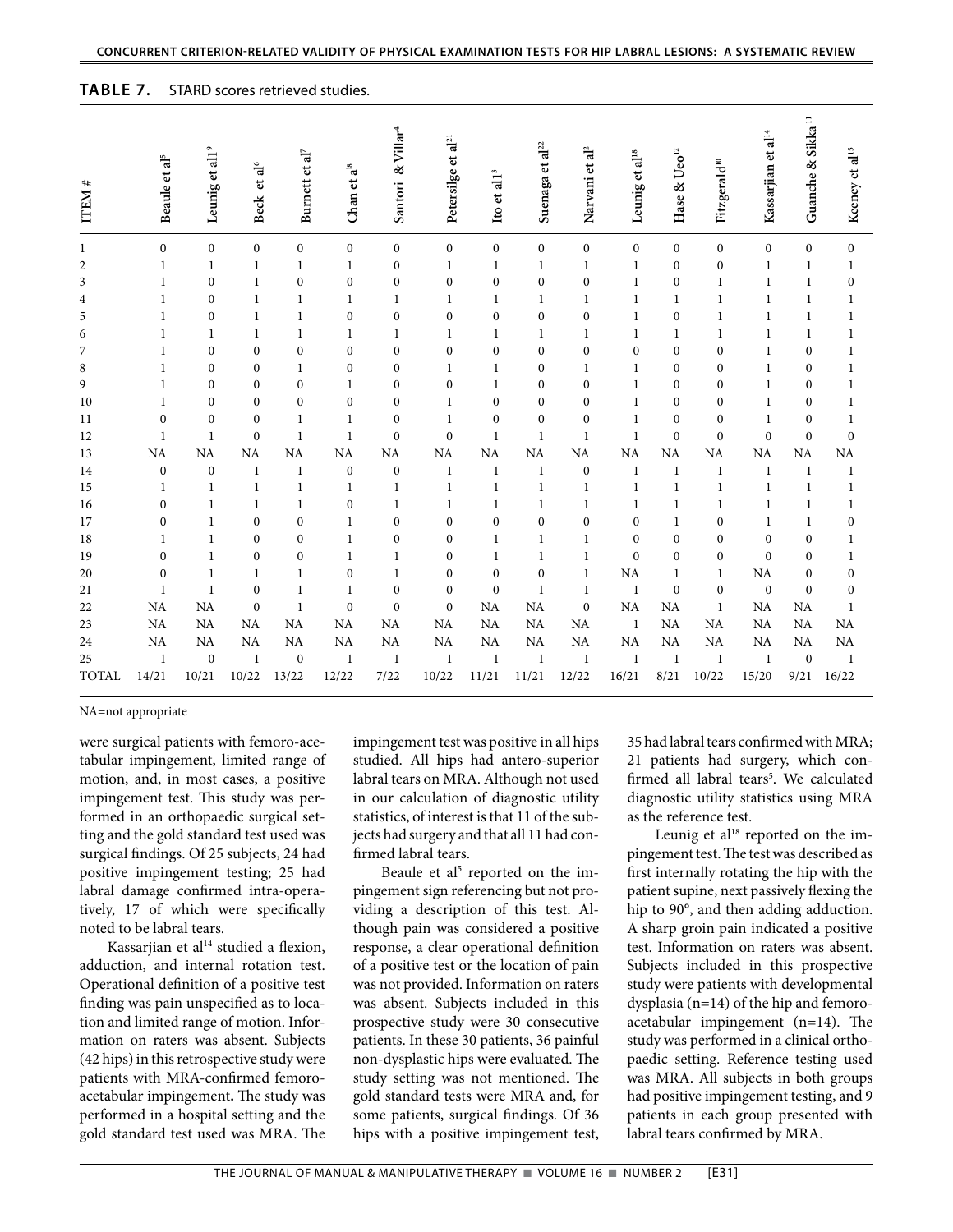

**Figure 1. (left)** Flexionadduction-internal rotation test.

**FIGURE 2. (RIGHT)** Impingement provocation test. for the posteroinferior labrum.

*Impingement Provocation Test*

Whereas the impingement test would seem tailored to provocation of the antero-superior labrum, Leunig et al<sup>19</sup> described and studied a test with proposed specific effects on the anterior or posterior parts of the hip labrum. These authors reported on the impingement provocation test described as flexion, adduction, and internal rotation for the antero-superior acetabular rim and hyperextension, abduction, and external rotation for the postero-inferior rim (Figure 2). Discomfort and apprehension were mentioned as a positive test, but the authors did not specifically define a positive test or location of discomfort. Information on raters was absent. Subjects included 22 patients with acetabular rim syndrome, characterized by acetabular impingement and groin pain; all subjects had intermittent groin pain, full range of motion, and positive impingement testing. The setting for this prospective study was not mentioned. Gold standard testing was by way of surgical findings. Of 22 subjects, 18 had labral tears or degeneration or both as confirmed intra-operatively.

## *Flexion-Internal Rotation Test*

Some authors have studied a modified form of the impingement test performed with the patient supine, hips flexed to 90° , and then internally rotated. Unlike the impingement test, this modified test has no adduction component (Figure 3). As with the impingement test discussed above, pain in the groin with this test has generally been considered indicative of labral degeneration, fraying, or tearing.

Santori and Villar<sup>4</sup> studied a test consisting of 90° flexion and internal rotation. Pain and normal range of motion were considered a positive test indicative of a labral tear. Information on raters was absent. Subjects in this retrospective study were patients with disabling hip symptoms for greater than six months and surgically confirmed labral lesions; hence, gold standard testing used was arthroscopy. All 76 patients in their study with surgically detected labral tears had a positive clinical test.

Chan et al<sup>8</sup> prospectively studied the same test. A positive test was defined as pain reproduction with normal range of motion. The authors did not describe location of pain, and information on raters was absent. Subjects were patients suspected of labral tears and the study was performed in a hospital setting. The clinical test was positive in all 30 subjects; MRA used as gold standard testing revealed 25 labral tears. Of the 25 patients with MRA evidence of labral tears, 17 had arthroscopic surgery and in 16 of those, arthroscopy as a gold standard test revealed labral tears. Using two gold standard tests yielded two different sets of diagnostic utility statistics, both provided in Table 6.



Petersilge et al<sup>21</sup> also studied the same test. Pain reproduction was considered a positive test, but again location of the pain was not mentioned. Information on raters was absent. Subjects included in this retrospective study were those with hip pain and with MRA and surgical confirmation of labral pathology. Gold standard testing was surgical findings, consisting of arthroscopy in 7 patients and arthrotomy in 3 patients. The authors reported positive findings in 9 subjects that included 7 labral tears, 1 avulsion, and l degenerated labrum; l labrum was without pathological findings.

Hase and Ueo<sup>12</sup> studied three different clinical tests. One was a modified form of the impingement test. Pain was considered a positive test and information on raters was absent. Subjects (n=10) in this retrospective study were patients arthroscopically diagnosed with labral tear. This study was performed in a surgical setting. Gold standard testing was arthroscopy. This clinical test was positive in 7 patients.

# *Flexion-Adduction-Axial Compression Test*

In the above retrospective study, Hase and Ueo<sup>12</sup> also examined a test consisting of axial compression of the hip joint in 90° of flexion and slight adduction; pain was considered a positive test (Figure 4). All patients in this study had pain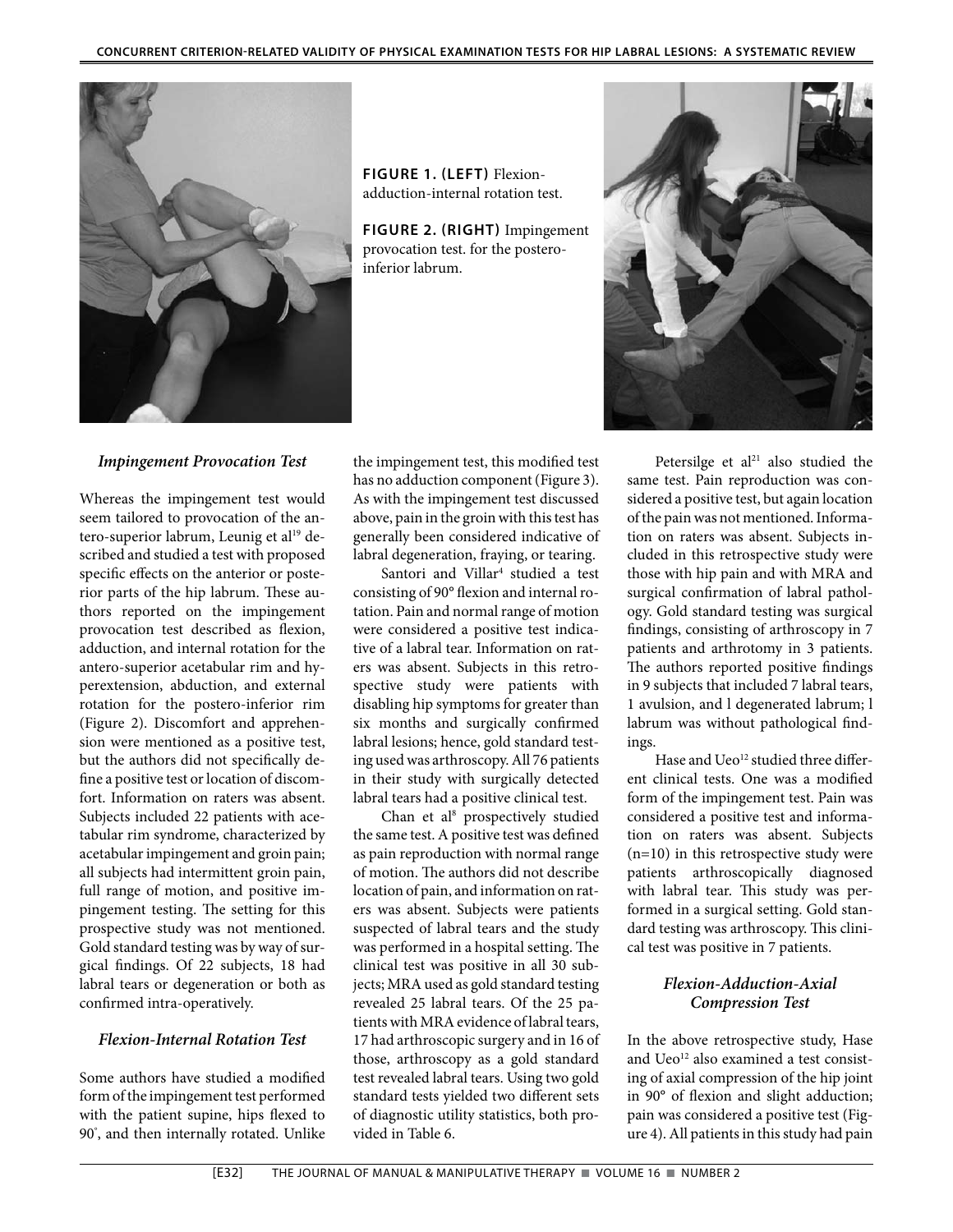

**FIGURE 3.** Flexion-internal rotation test.



**Figure 4.** Flexion-adduction-axial compression test.

with this maneuver, and as noted above all were confirmed via arthroscopy to have labral tears.

## *Palpation Posterior to Greater Trochanter*

In the same retrospective study, Hase and Ueo<sup>12</sup> also studied tenderness to palpation just posterior to the greater trochanter (Figure 5). Tenderness was positive in 8 patients of the 10 with confirmed labral lesions who served as subjects for this study.

# *Flexion-Internal Rotation-Axial Compression Test*

Narvani et al<sup>2</sup> prospectively studied a test consisting of internal rotation, flexion, and axial compression; reproduction of pain or discomfort indicated a positive test (Figure 6). An orthopaedic surgeon performed the clinical tests. Subjects (n=18) were all active patients who went to the gym 3 times a week or who were professional athletes and had presented to a sports clinic with groin pain. Arthroscopy was used as the gold standard in this study. The test resulted in positive findings in 3 of 4 patients with confirmed labral tears via arthroscopy, but this clinical test was also positive in 8 of 14 patients who were without labral tears.

# *Thomas Test*

In the prospective study discussed above, Narvani et al<sup>2</sup> also studied the Thomas test. The authors described this test as extending the hip from a flexed position. Operational definitions for a positive or negative test were not provided. The authors reported no correlation between the Thomas test and the presence of a labral tear, with sensitivity only of this test reported by the authors as 25%.

# *Maximum Flexion-Internal Rotation Test*

Suenaga et al<sup>22</sup> performed two clinical tests in their retrospective study: one involved maximum flexion and internal rotation (MFIR). Data on test performance and interpretation were not provided, and data on raters were also absent. Subjects (n=60) were patients with dysplastic osteoarthritis who underwent an acetabular transposition osteotomy. This study setting was a hospital, and the gold standard testing was arthroscopy. The test was positive in 23 patients, even though all 60 patients demonstrated complete or incomplete labral tears upon arthroscopic examination.

Guanche and Sikka<sup>11</sup> studied a test described as forced flexion of the hip with internal rotation (Figure 7). A positive test was indicated by pain exacerbation and reproduction of the patient's pain. Data on raters were absent. Subjects included in this retrospective study were 8 high-level runners, described as either Olympic-level or having run 5 marathons, and the gold standard testing was arthroscopy. All subjects reported pain with the test, and arthroscopy confirmed labral tears in all 8 subjects, located antero- and posterosuperiorly.

# *Maximum Flexion-External Rotation Test*

In the retrospective study discussed above, Suenaga et al<sup>22</sup> also studied a test consisting of maximum flexion and external rotation (Figure 8). Data on test performance and interpretation were again not provided; the test was positive in 16 patients.

## *Fitzgerald Test*

Fitzgerald<sup>10</sup> reported two different tests to determine if patients had an anterior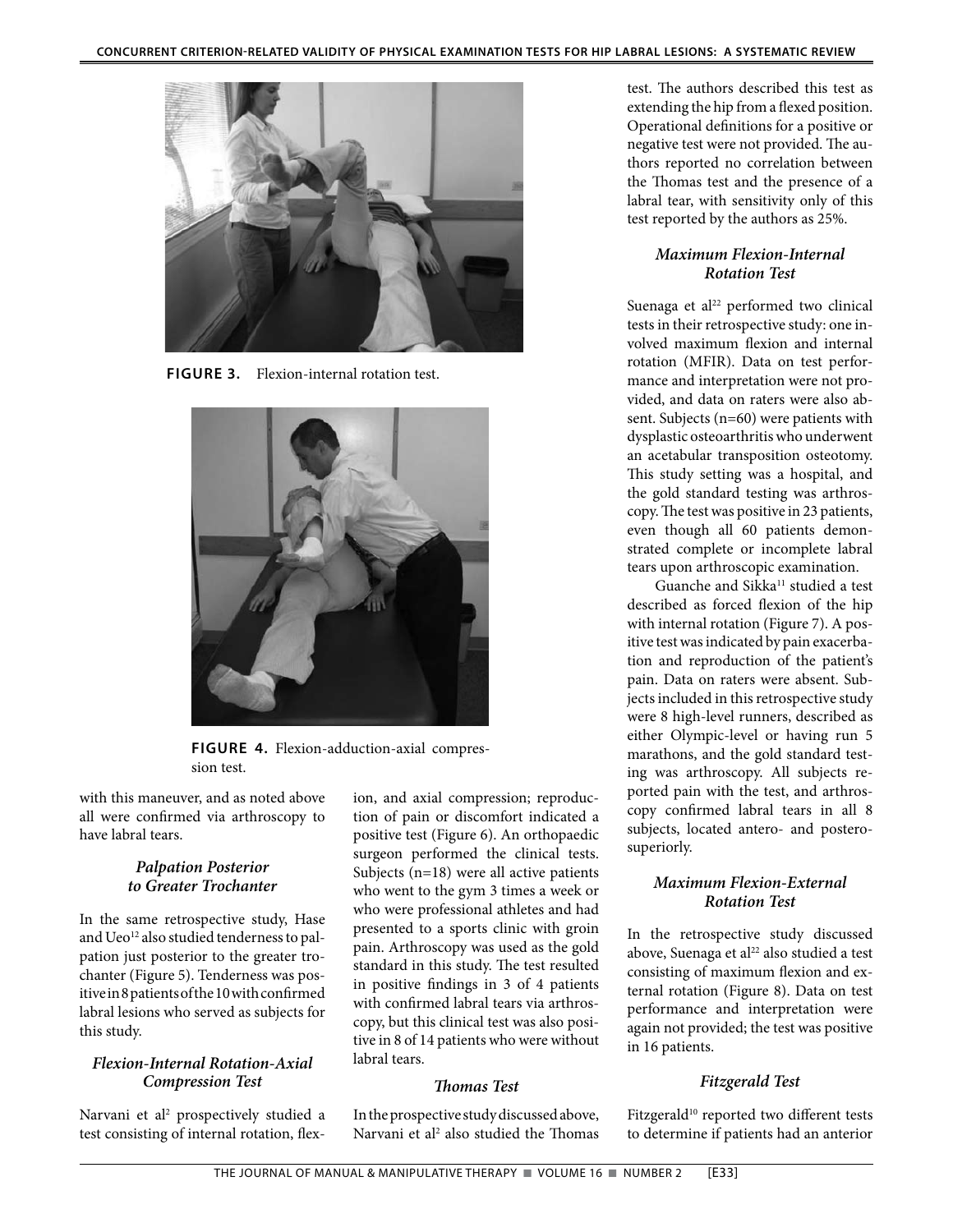

**Figure 5. (above left)**  Palpation posterior to greater trochanter.

**Figure 6. (above right)**  Flexion-internal rotation-axial compression test.

**Figure 7. (bottom left)** Maximum flexion-internal rotation test.

**Figure 8. (bottom right)**  Maximum flexion-external rotation test.

or posterior labral tear. One of the tests was described as flexion, external rotation, and full abduction of the hip, followed by the hip being extended, internally rotated, and adducted (Figures 9A and 9B). If this maneuver was painful and presented with or without an audible click, it was considered indicative of an anterior labral tear. The second test was described as extension, abduction, and external rotation from a fully flexed, adducted, and internally rotated position. Pain reproduction with or without an audible click was considered indicative of a posterior labral tear. No clear data on rater(s) were provided. Subjects in this retrospective study were 56 patients with a diagnosis of a labral tear. Gold standard test was findings on arthrotomy and arthroscopy. Of the 56 subjects, 54 had a positive labral maneuver; however, the authors did not correlate the location of the labral tears with findings on the two proposed locationspecific tests.

## **DISCUSSION**

As we noted in the introduction, the goal of this review is to determine a current best-evidence diagnostic physical examination test, or perhaps test cluster, for the diagnosis of hip labral lesions. Crucial to this stated goal is an evalua-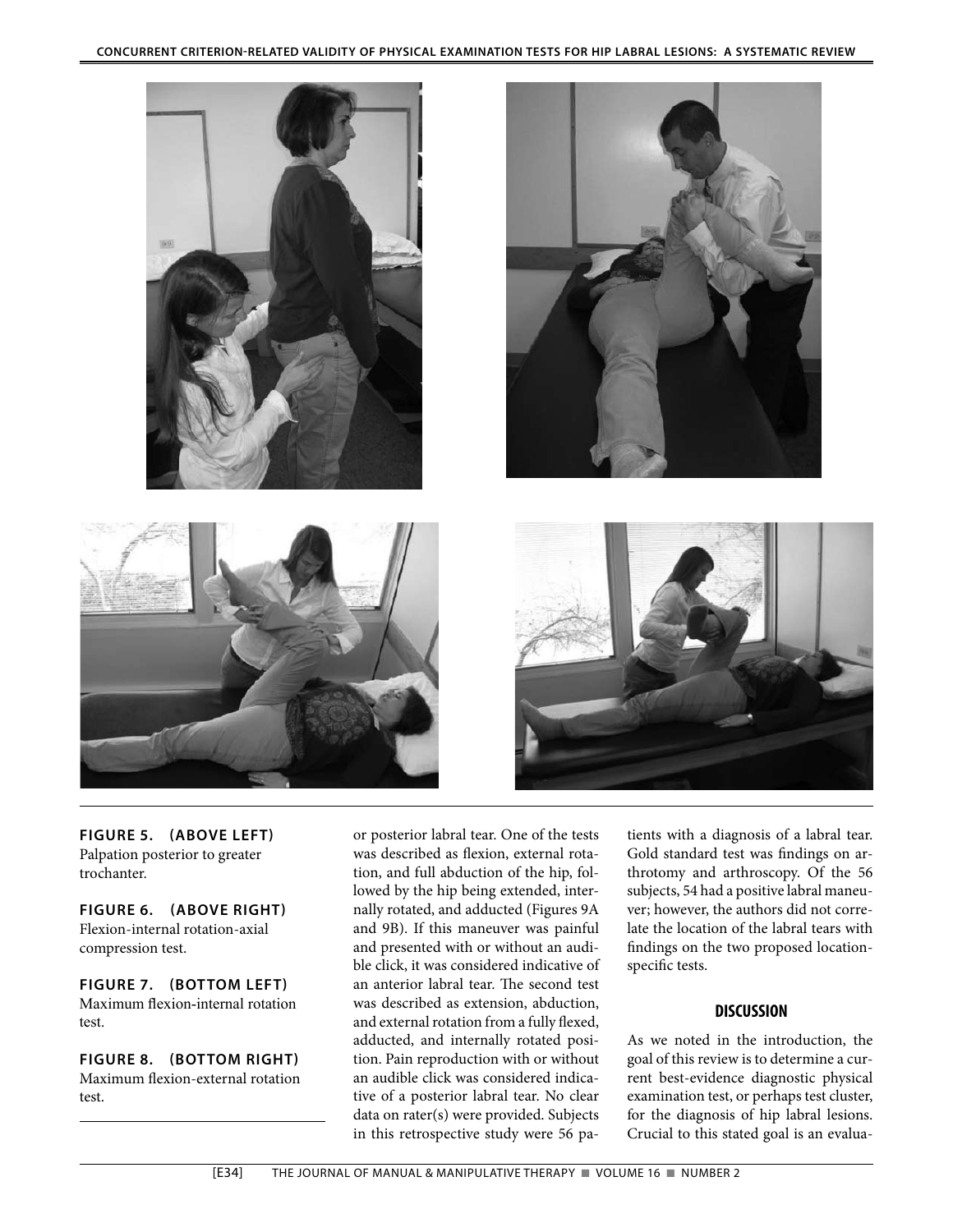

**Figure 9.** Fitzgerald test for anterior labrum: **A.** Start position: Flexion-external rotation-abduction. **B.** End position: Extension-internal rotation-adduction (Posterior labral test, extension-abduction-external rotation from flexion-adductioninternal rotation not depicted).

tion of the research validity of the retrieved research papers. Domholdt<sup>35</sup> defined research validity as the extent to which conclusions of a study are believable and useful. We will discuss three areas specific to these diagnostic utility studies on physical examination tests for labral lesions where research validity can be threatened: construct validity, external validity, and statistical conclusion validity. In addition to this narrative review, we will use the implications of the systematic review using the STARD criterion list to provide a current best-evidence summary.

## *Construct Validity*

A construct is an artificial framework that is not directly observable. The main threat to construct validity in diagnostic utility research is the discrepancy between the construct as *labeled* and the construct as *implemented*35.

## *Labral lesion as a pathology requiring surgery or conservative management?*

In the 16 studies retrieved, arthroscopic findings were the exclusive gold standard test in 12; three studies used MRA5,14,18, and one study used a mixed gold standard of MRA and arthroscopic findings<sup>8</sup>. As therapists, we are not only interested in identifying those patients who will benefit from surgical management but we would also like to know

which patients might benefit from conservative management as could be provided by a therapist. However, it is clear that most studies retrieved here discussed the hip labral lesion as a pathology requiring surgery. With no studies available on the natural history or the effect of conservative management of hip labral lesions, due in part to the absence of an evidence-based, generally agreed-upon clinical diagnostic test or test cluster, we have to rely on basic science data to gauge the validity of the construct of a hip labral lesion that may in some cases be amenable to conservative management.

When reviewing relevant basic science literature, we have to note that there is minimal information addressing the function of the labrum. Some studies<sup>36,37</sup> have demonstrated the labrum's ability to seal the hip joint against fluid expression from the joint space, thus preserving the joint's cartilaginous layers from high stresses, more evenly distributing loads across the joint, and maintaining joint lubrication.

Ferguson et al<sup>38</sup> used a finite element analysis to determine the significance of the labrum's function with respect to joint loads. They assessed the rate at which the acetabulum and femur approached one another under specific loads and found that joints in models without a labrum approximated 40% faster than joints with a labrum. In models without a labrum, the layers of cartilage also were compressed 35% more

than in those with a labrum<sup>38</sup>. The contact peak pressure was 18% higher in models without a labrum<sup>38</sup>. With joint pressures increased, fluid was expressed from the cartilage causing tissue consolidation, which was proposed to lead to cartilage delamination as a precursor to degenerative changes. In contrast, models with an intact labrum showed resistance to the fluid being expressed from the cartilage layers, which slowed the deformation rate and limited joint stresses<sup>38</sup>.

In another study, Ferguson et al<sup>39</sup> used bovine acetabular labrums and again reported the labrum's ability to maintain interstitial fluid and resist the flow of fluid out of the cartilage with compression testing. Adeeb et al<sup>40</sup> noted that the function of the labrum is to reduce the pressure gradient and fluid flow out of the joint tissues thereby decreasing the tensile stresses across the joint's contact areas. Adeeb et al<sup>40</sup> also suggested decreased circumferential stresses at the joint's perimeter are due to the labrum's function of confining the joint. Jones<sup>41</sup> noted that both the labrum and joint capsule have important functions of stabilizing the joint by creating a vacuum seal.

So the available basic science research, mathematical models, and expert opinion seem to agree that with the absence of the labrum, fluid is expressed out of the joint at a greater rate predisposing the cartilage to damage and possible premature arthritic changes. This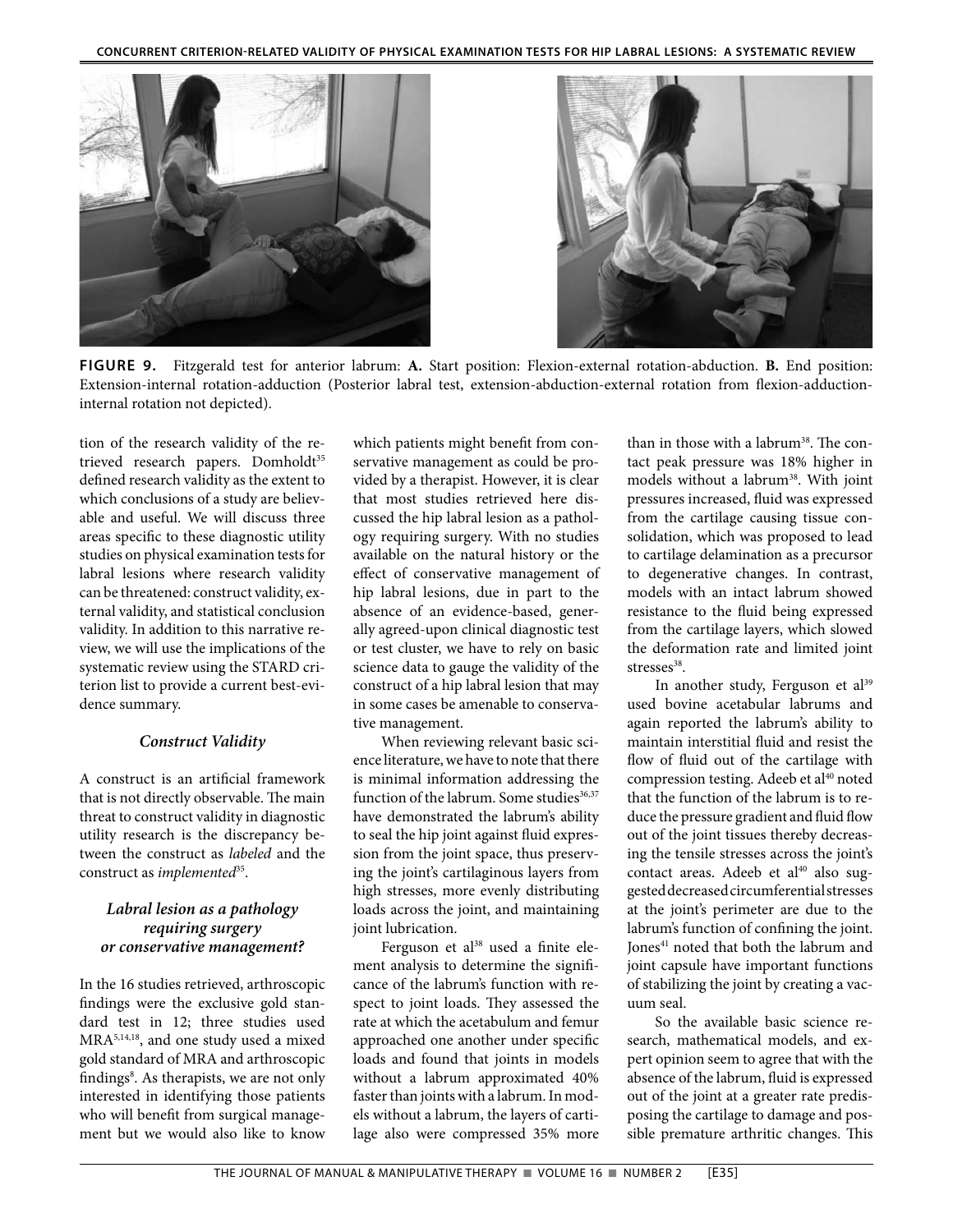evidence would seem to support the construct of the labral lesion as a pathology requiring surgical intervention.

In contrast, there is the construct of a labral lesion potentially amenable to conservative management. Again we have to rely on basic science evidence. Blood supply is essential to establishing healing potential. The acetabular labrum receives its blood supply via the obturator artery and the superior and inferior gluteal arteries $42$ , and there is also a possible role for the medial femoral circumflex artery<sup>43</sup>. McCarthy et al<sup>42</sup> reported a vast supply of vessels reaching the acetabulum, the labrum, and capsular sulcus. There were, however, no vessels visualized that penetrated the labrum. Kelly et al<sup>44</sup> also reported that the acetabular labrum is essentially avascular, although they did report some peripheral branches on the capsular edge and distal aspect of the labrum. Peterson et al<sup>45</sup> performed immunostaining of laminin (a component of blood vessels) and found it to be positive in the outer third of the labrum and negative in the inner two-thirds of the labrum, thus confirming the inner two-thirds of the labrum as avascular, and suggesting that only tears in the outer third have the potential to heal.

Also relevant to these two constructs of the labral lesion with opposing clinical implications is the great variety in the retrieved studies with regard to a positive finding on the gold standard test. This variety comes from the fact that the studies provide no operational definitions for these positive findings; labral lesions have included labral tears (complete or incomplete), "lesions," damage, degeneration, and avulsion. Considering this variety of mostly poorly defined lesions and the possible rehabilitation potential of at least some labral lesions, the unspoken assumption that a positive clinical test would automatically indicate the need for surgical referral and management should be questioned.

## *Labral lesion as a painful lesion*

Although the operational definition of a positive test finding generally leaves something to be desired in the retrieved studies, most often, pain is indicated or inferred as a positive test finding. For pain to occur due to a labral lesion, the labrum needs to in fact be innervated. The obturator nerve and a branch of the nerve to the quadratus femoris muscle are believed to innervate the acetabular labrum<sup>44</sup>. Kim and Azuma<sup>46</sup> found Vater-Pacini and Golgi-Mazzoni corpuscles (pressure receptors), Ruffini corpuscles (temperature and deep sensory receptors), and Krause corpuscles (temperature receptors) throughout the labrum, but more prominently in the anterior and superior regions; they suggested that these nerve endings within the acetabular labrum might provide pain and proprioceptive sensations. Based on this basic science evidence, it is conceivable that not all clinically relevant labral lesions, especially those not located in the antero-superior labrum, would present with pain even on provocative testing as described above.

# *Reference test: Arthroscopy or MRA?*

Cook et al<sup>33</sup> reported that using an inappropriate reference test is one of the common methodological mistakes made in diagnostic utility studies. The gold standard or reference test used should be the best test available to identify all those patients with the specific disorder. Studies retrieved have mainly used arthroscopic findings as the reference test, but some studies have used MRA5,14,18; one study8 used both MRA and arthroscopy as the reference test.

Burnett et al<sup>7</sup> noted positive MRA findings in 48 of their 66 subjects. However, upon arthroscopy, all 66 patients were found to have labral tears, yielding a sensitivity of 79% for MRA compared to the reference test of arthroscopy. Chan et al<sup>8</sup> found labral tears upon arthroscopy in 16 of 17 patients with a positive MRA, yielding 100% sensitivity and 94% specificity for MRA. Petersilge et al<sup>21</sup> noted positive MRA findings in 10 subjects and labral lesions upon surgery in 9 patients, yielding a sensitivity of 100% but a specificity of 0% for MRA. Leunig et al<sup>19</sup> reported MRA specificity to be greater than 70% for detecting labral pathology and sensitivity to be 63% for labral tears and 92% for labral

degeneration. Keeney et al<sup>15</sup> reported 71% sensitivity and a specificity of 44% to detect labral pathology with MRA as compared to a reference test of surgical findings.

None of the studies examined here provided a clear operational definition of the MRA testing procedures used or the level of expertise of the radiologist reviewing the results. Petersilge et al<sup>21</sup> noted that improper distention of the joint, not injecting gadolinium intra-articularly to provide distinction between the labrum and the joint capsule, not observing the joint in three planes, and the level of experience of the radiologist and orthopedic surgeon might all affect the diagnostic utility of MRA. Whatever the reason, it is evident that MRA is an inferior reference test when compared to arthroscopy and that the results from diagnostic utility studies using MRA as a reference test carry less value.

## *Reference test: Arthroscopy*

Clear operational definition of what is considered a positive finding on arthroscopy is lacking in the studies retrieved. In addition, the normal anatomy of the labrum has been a topic of debate in the literature. There has been discussion on the normal shape of the labrum, the presence of partial separation or sulci between the labrum and the acetabulum, and even absence of the labrum and its significance with regard to pathology<sup>36,47-52</sup>. In the absence of consensus, we can also question the validity of arthroscopic findings as the gold standard test.

## *Lack of rater blinding*

Cook et al<sup>33</sup> also reported absence of rater blinding as a common methodological mistake in diagnostic utility studies. Lack of rater blinding in the studies retrieved occurred in several. Of the studies retrieved only five were prospective<sup>2,5,8,18,19</sup>; all the other studies were retrospective. Retrospective studies allow the raters access to not only the findings of the clinical test studied but also to all other physical examination and surgical data. However, even in the prospective studies, it is not clear whether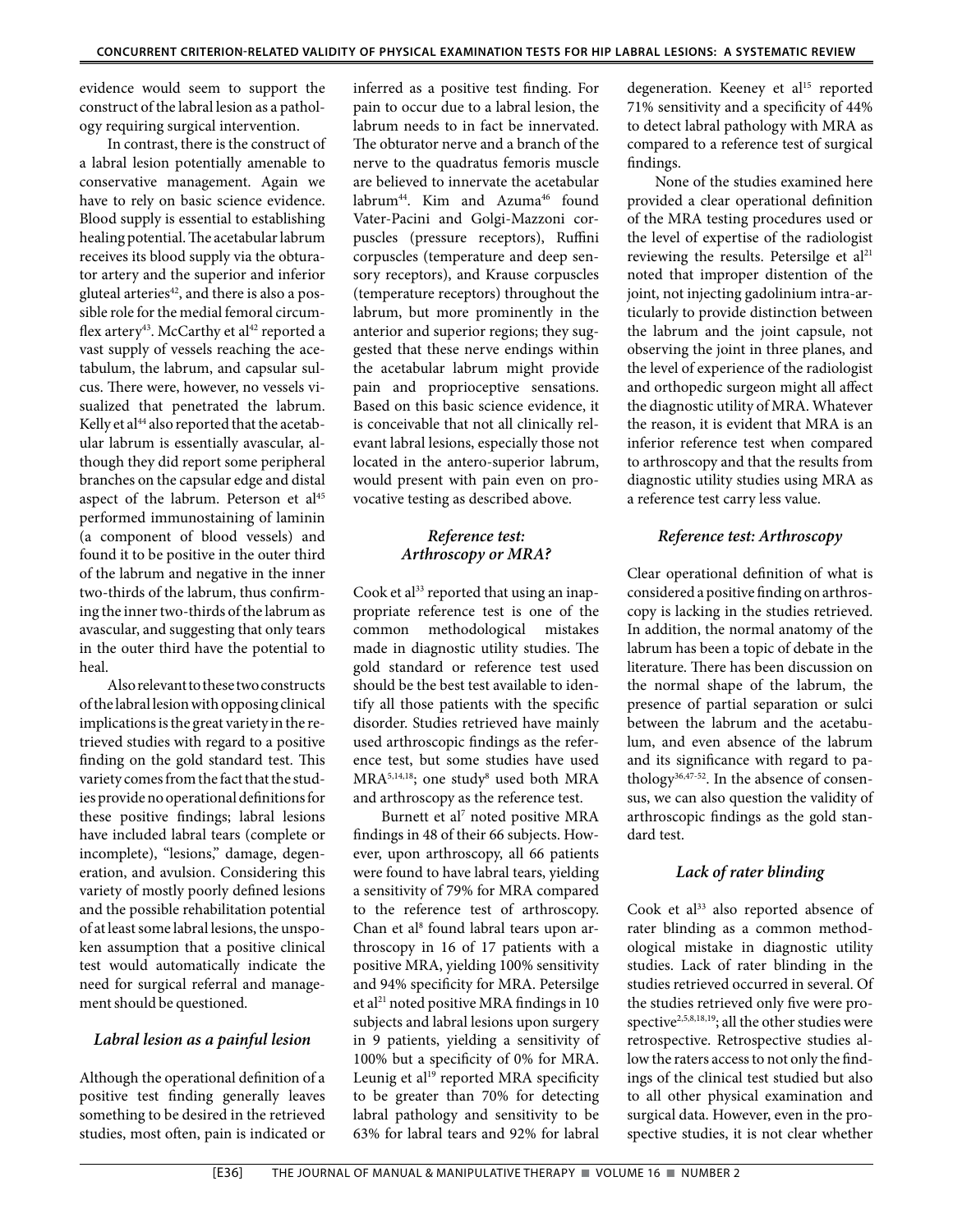the raters had access to patient data in addition to the clinical test results. The construct as labeled might be diagnostic utility of a single physical examination test but access to other data makes the construct as implemented diagnostic utility of the whole examination process including said clinical test. Even though this construct obviously is more consistent with the clinical situation, it may also place an overestimated diagnostic utility value on the physical examination test studied.

#### *External Validity*

External validity deals with the degree to which study results can be generalized to different subjects, settings, and times<sup>35</sup>. However, in the studies retrieved, there are also issues related to operational definition of the test and test findings.

Although not specifically mentioned in multiple studies, we can safely assume that in most if not all cases the setting for the study was a secondarycare level center such as an orthopaedic or sports medicine surgical setting. Often subjects in these studies had chronic complaints for which they might already have received an unsuccessful course of conservative management perhaps including physical therapy; however, data on this are lacking. Suenaga et al<sup>22</sup> studied patients scheduled for an acetabular transposition osteotomy. Other studies included patients with co-morbidities, such as dysplastic osteoarthritis, acetabular dysplasia, acetabular rim syndrome, femoro-acetabular impingement, and developmental dysplasia of the hip6,13,14,18-20,22. Accurate diagnosis of these pathologies is clearly outside the realm of the physical therapy practice. Therefore, we have to question our ability to generalize findings from such secondary settings to the primary level, direct-access or even the referral-based environment in which most physical therapists currently practice.

Although again with no specific information provided in multiple studies, we can also safely assume that the rater was mostly the surgeon performing the surgical intervention or ordering the MRA. Although less relevant, we have to question external validity of these studies to physical therapists performing the same clinical tests.

Only some of the studies provided an operational definition of test performance. None provided an indication of the force involved during testing. Clear operational definition of what was considered a positive or negative test finding was also frequently lacking as was the possibility of a third category of test finding, the indeterminate test. As again indicated by Cook et al<sup>33</sup>, absence of this third category can overestimate diagnostic utility findings. However, unclear test findings are a common clinical reality that is not acknowledged in studies using dichotomous test results only.

#### *Statistical Conclusion Validity*

Using inappropriate statistical tools for data analysis is a threat to statistical conclusion validity<sup>35</sup>. In the studies retrieved, this threat to research validity would seem the least relevant of the three. During the process of retrieval of potentially relevant studies, we had to drop some studies from our selection, although each initially seemed promising, they all provided insufficient data to calculate diagnostic utility statistics. All studies included allowed for some diagnostic utility calculation, but due to the study design, in most cases not all diagnostic utility statistics are included in Table 6. It is interesting to note that for most studies the relevant statistical values were not provided; rather, we had to calculate each value.

#### *Systematic Review: STARD Criterion List Scores*

Supplementing the above narrative review, the STARD criterion list allows us to systematically assess methodological quality of the studies retrieved. Table 7 provides the STARD scores for all studies. The studies retrieved yielded STARD scores ranging from 7 to 16; > 50% of the studies had scores in the midrange of 10 to 13.

Although the STARD scoring system does not provide consensus-based cut-off values indicating acceptable methodological quality, the studies scoring below this midrange would seem to contribute little to a current best-evidence synthesis. Three studies<sup>4,11,12</sup> fell below this midrange level: Guanche and Sikka, Santori and Villar, and Hase and Ueo. On the other hand, those studies scoring above midrange could be assumed to provide greater value due to the higher methodological quality. Four studies<sup>5,14,15,18</sup> exceeded this midrange: Keeney et al, Leunig et al, Kassarijian et al, and Beaule et al. The remaining 9 studies scored in the midrange and may be of some benefit, but we need to be aware of the modest methodological quality.

#### *Current Best-Evidence Summary*

Based on the narrative discussion of research validity above, it is evident that all studies retrieved suffer from methodological flaws to some extent. Some of these flaws mainly affect our interpretation of study findings, whereas others are sufficiently significant that we have to discard a study from consideration altogether.

We discussed how all studies seemed to assume that a labral lesion as indicated by a positive clinical test poses an automatic surgical indication. That would mean that a physical therapist upon finding a hip labral test positive, if of course this test was sufficiently diagnostic, would have to refer the patient for a surgical consult. But perhaps there are some labral lesions that might respond to non-surgical management. Basic science indicates a possible healing potential for peripheral labral lesions. Clinically, this means that despite a positive test finding, especially on a test with established moderate specificity, a trial of conservative management may yet be indicated.

We also noted that not all labral lesions are necessarily painful on testing. Mainly the antero-superior labrum is nociceptively innervated. Although some authors have studied tests with purported specific effects on different portions of the labrum, these authors have not linked clinical test to reference test findings that would allow us to calculate diagnostic utility statistics. Clinically, this means that a negative test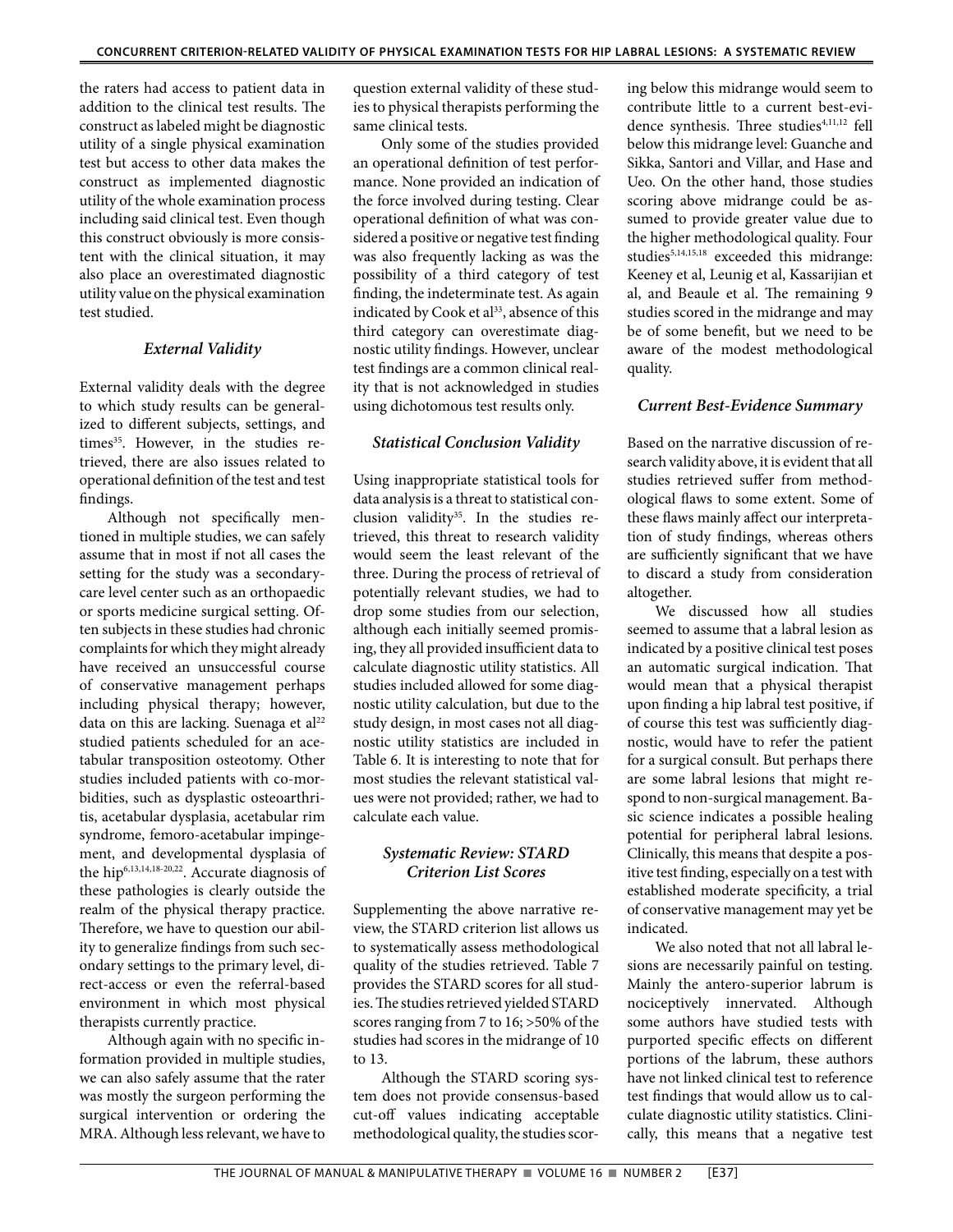finding, even on a highly sensitive test, does not exclude labral lesions, especially those not located antero-superiorly.

We have discussed the lack of rater blinding. Only five of the studies retrieved<sup>2,5,8,18,19</sup> were prospective studies: Chan et al, Beaule et al, Leunig et al, Leunig et al, and Narvani et al. Although we would prefer to use data from prospective rather than retrospective studies in our current best-evidence synthesis, as discussed above this is an issue of limited importance. Clinically, a therapist would not use the finding on one clinical test in isolation to determine a diagnosis but rather would use data collected in the whole history and physical examination process as the researchers likely did in all studies retrieved. We should be aware that this does lead to inflated diagnostic utility data for the tests studied and we should adjust the importance we place upon an isolated test finding accordingly.

In clinical practice, a test is not always positive or negative. Not using a third category of indeterminate findings in all studies retrieved artificially inflates diagnostic utility data<sup>33</sup>. Clinically this means that our confidence in using sensitivity and specificity data from this research to rule out or in a diagnosis should be decreased.

Using an orthopaedic surgeon and not a therapist as the rater in all studies may affect research validity. More important is that patients included were not representative of the patients seen in normal physical therapy settings. Cook et al<sup>33</sup> noted how this spectrum or selection bias would lead to an overestimation of sensitivity data. Clinically, this means that even a negative finding on a highly sensitive test may not provide the therapist with sufficient diagnostic confidence to rule out a labral lesion.

Some threats are sufficiently significant that they cause us to exclude studies from our current best-evidence synthesis. We discussed how MRA is an inferior gold standard test as compared to arthroscopic findings but how even arthroscopy as a gold standard test needs to be questioned. All studies retrieved used arthroscopic surgery as the reference test except for three<sup>5,14,18</sup>: Beaule et al, Kassarjian et al, and Leunig et al. This leads us to exclude these three studies from our current best-evidence synthesis.

Another critical issue is insufficient operational definition of test performance and interpretation of test findings. In the studies by Keeney et al, Beck et al, and Suenaga et al<sup>6,15,22</sup>, operational definitions were insufficient for replication and we decided to also exclude these studies.

With regard to the systematic assessment of methodological quality of the studies retrieved, the studies by Guanche and Sikka, Santori and Villar, and Hase and Ueo all scored below the midrange and we, therefore, discarded these from our best-evidence synthesis<sup>4,11,12</sup>. Only four studies<sup>5,14,15,18</sup> scored high in the STARD scoring system: Beaule et al, Kassarjian et al, Keeney et al, and Leunig et al. Illustrating the qualitative nature of the STARD tool is the fact that above we have discarded all four of these studies, due to critical methodological flaws revealed in the narrative review of research validity. In all, this process has left us with 72,7,8,10,13,19,21 of the original 16 studies upon which to base our best-evidence synthesis: Burnett et al, Chan et al, Fitzgerald, Leunig et al, Narvani et al, Ito et al, and Petersilge et al. All studies had only midrange STARD scores indicating the need for improving methodological quality in future studies.

Although calculated where possible, the statistics of accuracy, predictive values, and likelihood ratios are less relevant to our best-evidence synthesis. The accuracy of a diagnostic test provides a quantitative measure of its overall value, but because it does not differentiate between the diagnostic value of positive and negative test results, its value with regard to the diagnostic decision-making process is minimal<sup>33</sup>. The prevalence in the clinical population being examined with a specific test has to be identical to the prevalence in the study population from which the predictive values were derived before we can justifiably use predictive values as a basis for diagnostic decisions. Considering the issue of spectrum bias discussed above, the usefulness is limited to those

situations where we can justifiably make assumptions on similarity of prevalence, allowing us to virtually disregard these statistical data in our diagnostic decision-making process<sup>33</sup>.

Likelihood ratios (LR) can be either positive or negative. A positive likelihood ratio indicates a shift in probability favoring the existence of a disorder if the test is found to be positive. Conversely, a negative likelihood ratio indicates a shift in probability favoring the absence of a disorder if the test is found to be negative. Table 8 provides the shifts in probability that a patient does or does not have a particular disorder given a positive or negative test associated with a specific range of positive and negative likelihood ratios<sup>33</sup>. A review of Table 6 yields LR varying from 0.58–1.32, values that provide only minimal shifts in the likelihood of a labral lesion being present or absent.

Relevant to our current best-evidence synthesis based on these remaining seven studies is the fact that physical examination tests that demonstrate high sensitivity are clinically useful screening tools in that they can be used for ruling out selected a diagnosis. With a highly sensitive test, there are few false negatives. On the other hand, highly specific tests are appropriate for "ruling in" a finding, because the likelihood of a false positive finding is low. Tests intended to diagnose a labral lesion of the hip may be false positive because the test detected pathology other than a labral lesion, e.g., capsuloligamentous impingement, labral degeneration without a clear tear, or unspecified osteochondral lesions of the hip. The presence of such lesions would be expected to decrease specificity of a test. This ability of highly sensitive and highly specific tests to rule out a condition or rule in a condition is captured in a mnemonic:

- **SnNOUT**: With highly Sensitive tests, a Negative result will rule a dis order **OUT**.
- **SpPIN**: With highly Specific tests, a Positive result will rule a disorder **IN**.

With regard to a best-evidence synthesis, we therefore seek to identify highly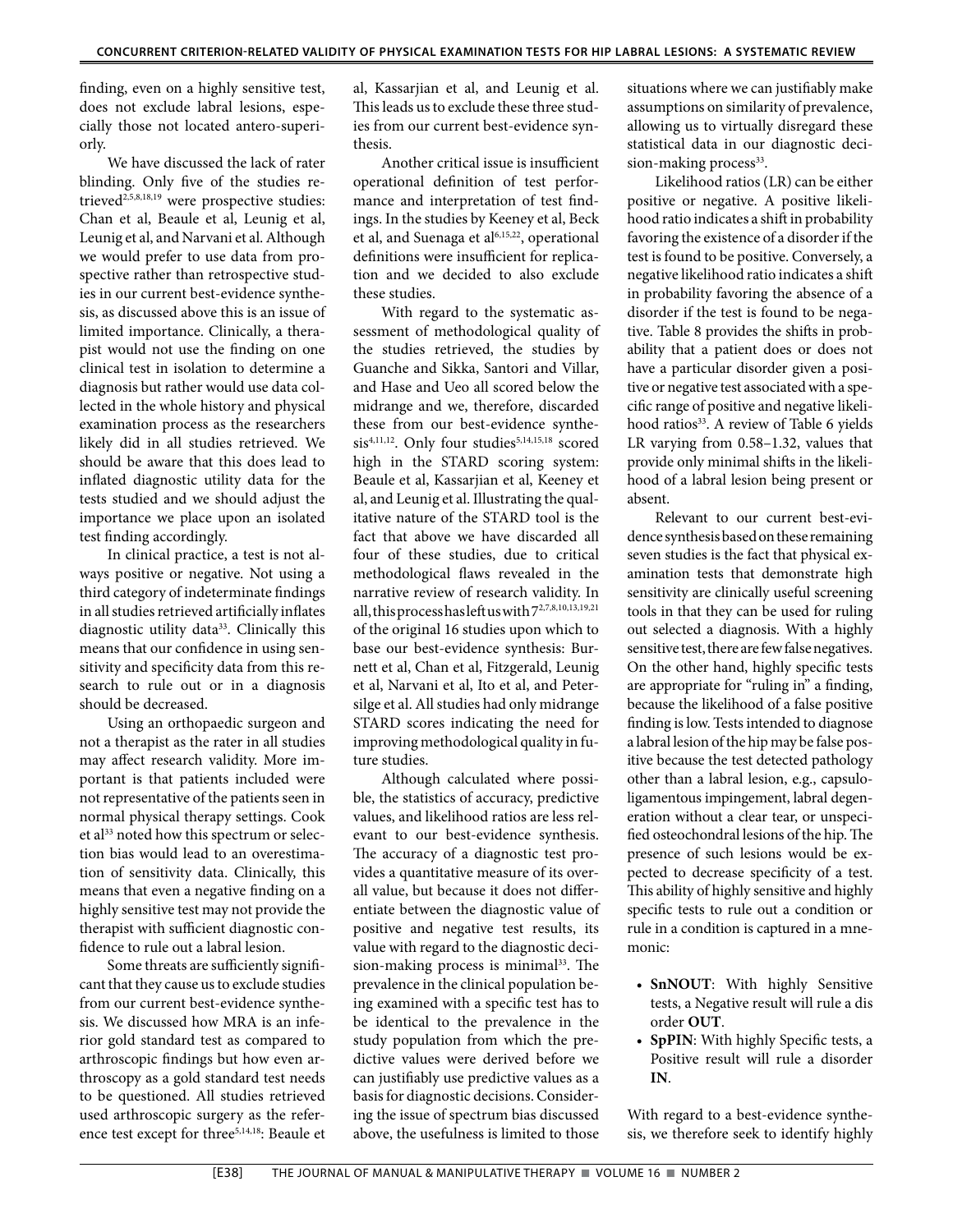TABLE 8. Diagnostic value guidelines (reprinted with permission from: Cook C, Cleland J, Huijbregts P. Creation and critique of studies of diagnostic accuracy: Use of the STARD and QUADAS methodological quality assessment tools. *J Manual Manipulative Ther* 2007;15:93–102).

| $LR+$       | Interpretation                                                   |
|-------------|------------------------------------------------------------------|
| >10         | Large and often conclusive increase in the likelihood of disease |
| $5 - 10$    | Moderate increase in the likelihood of disease                   |
| $2 - 5$     | Small increase in the likelihood of disease                      |
| $1 - 2$     | Minimal increase in the likelihood of disease                    |
|             | No change in the likelihood of disease                           |
| $LR-$       | Interpretation                                                   |
| 1           | No change in the likelihood of disease                           |
| $0.5 - 1.0$ | Minimal decrease in the likelihood of disease                    |
| $0.2 - 0.5$ | Small decrease in the likelihood of disease                      |
| $0.1 - 0.2$ | Moderate decrease in the likelihood of disease                   |
| < 0.1       |                                                                  |

LR+ = positive likelihood ratio; LR– = negative likelihood ratio

**TABLE 9.** Current best-evidence synthesis: Sensitivity data.

| <b>Test</b>                              | Study                          | Sensitivity |
|------------------------------------------|--------------------------------|-------------|
| Flexion-adduction-internal rotation test | Burnett et al <sup>7</sup>     | 0.95        |
|                                          | Ito et al $^{13}$              | 0.96        |
| Impingement provocation test             | Leunig et al <sup>19</sup>     | 1.00        |
| Flexion-internal rotation test           | Chan et $al8$                  | 1.00        |
|                                          | Petersilge et al <sup>21</sup> | 1.00        |
| Flexion-adduction-axial compression test | Narvani et al <sup>2</sup>     | 1.00        |
| Fitzgerald test                          | Fitzgerald <sup>10</sup>       | 1.00        |

sensitive and specific tests to rule out or rule in a diagnosis, respectively<sup>33</sup>.

Five clinical tests studied in these seven studies yielded a high value for sensitivity (Table 9) with values ranging from 0.95–1.00. Although as discussed above, we have to consider that these sensitivity data are inflated due a variety of methodological flaws, current best evidence still indicates that a negative result with one of these tests will likely rule out a disorder. Although not studied as a test cluster, logically speaking, our confidence in ruling out a diagnosis of hip labral lesion should increase if more of these five tests are found to be negative.

With regard to specificity, only a few studies allowed for calculation of this statistic and only one of these studies yielded a value for specificity greater than zero: Narvani et al<sup>2</sup> produced a specificity of 0.43 for the flexion-internal rotation-axial compression test. We have to conclude that this midrange value provides little, if any, input in the diagnostic decision-making process, especially in light of the fact discussed above that various methodological flaws may have led to inflated specificity values. Currently, our best-evidence synthesis shows that there are no tests that, when positive, can be used to confidently clinically diagnose a hip labral lesion.

#### *Limitations*

Limitations of this systematic literature review and the subsequently provided best-evidence summary involve the literature search strategy presented. Articles may have been missed based on the omission of certain search phrases and key words. Limiting the search to English-language articles only may have omitted relevant articles written in another language. Limitations also relate to the studies retrieved: many articles did not include relevant information needed for interpretation of findings, most notably information on test performance and operational definition of test findings. The absence of consensusbased cut-off values on the methodological quality assessment tool used means that the interpretation of the studies retrieved remains based largely on the narrative qualitative assessment of their methodological quality provided in the discussion section of this paper. Finally, the STARD tool used for this review is a prospective tool designed to outline the features required for an unbiased diagnostic accuracy study. In contrast, the QUADAS (Quality Assessment of Diagnostic Accuracy Studies) list is a retrospective tool used to critique the methodological rigor of a diagnostic accuracy study<sup>33</sup>. As a result of this difference in purpose, one could argue that the QUA-DAS tool would have been a more appropriate tool to use for the methodological assessment portion of this review paper.

#### **Conclusion**

Current best evidence indicates that a negative finding for the flexion-adduction-internal rotation test, the flexioninternal rotation test, the impingement provocation test, the flexion-adductionaxial compression test, the Fitzgerald test, or a combination of these tests provides the clinician with the greatest evidence-based confidence that a hip labral lesion is absent. Currently, research has produced no tests with sufficient specificity to help confidently rule in a diagnosis of hip labral lesion.

Our review of the literature and critical analysis of research validity provide directions for future research. Most importantly, future research needs to provide clear operational definitions of test performance and interpretation of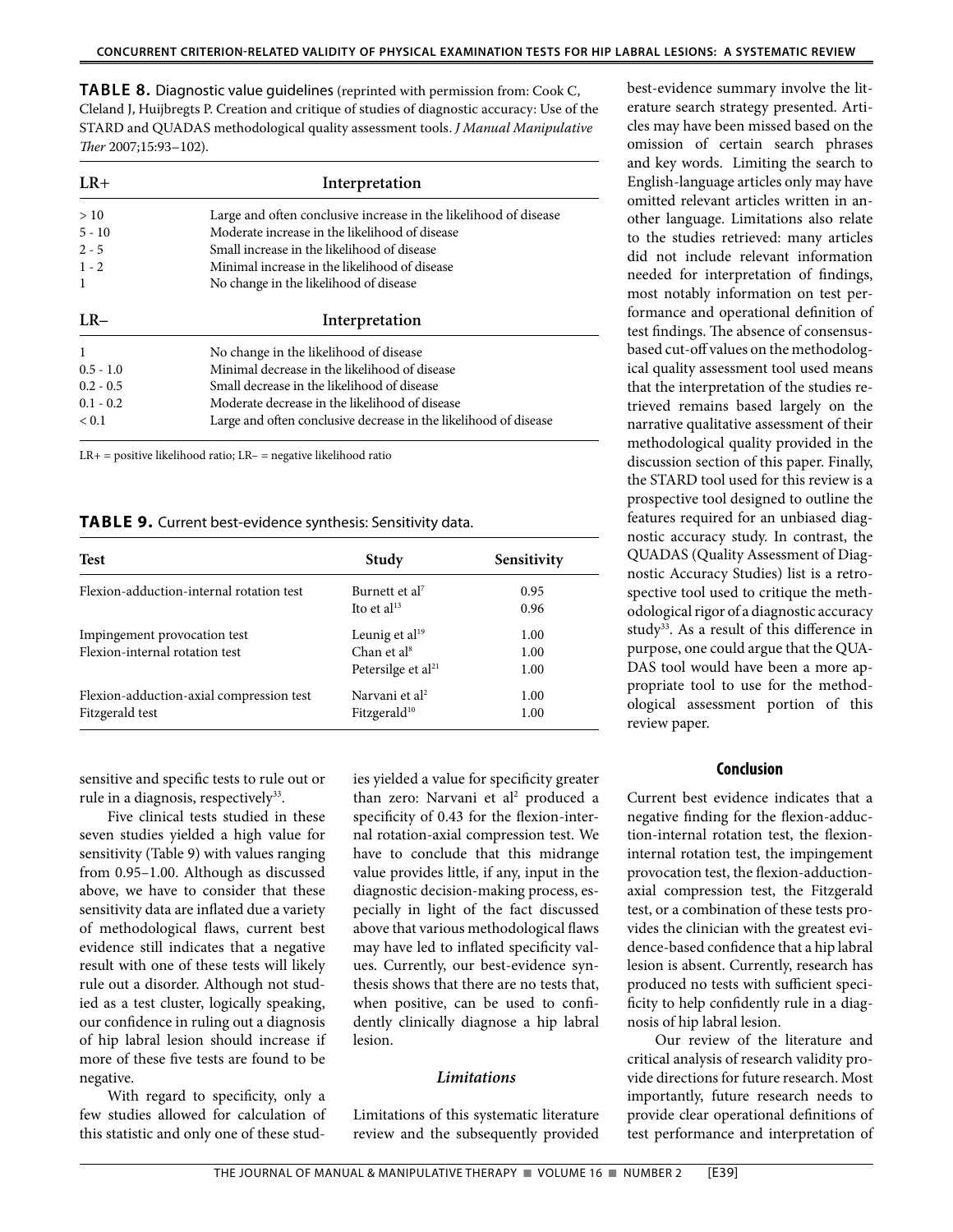test findings. Also, we strongly suggest the consistent use of arthroscopic findings as a reference test with the caveat that description and interpretation of arthroscopic findings needs to be standardized to a greater degree. A third category of indeterminate findings on the clinical tests studied would provide for more realistic diagnostic utility data, and using therapists as raters would increase external validity for use of these tests in the physical therapy setting. Also important is that future studies be done prospectively in physical therapy settings thereby decreasing spectrum bias but also allowing the research to produce information on specificity not provided by retrospective studies in surgical settings using only subjects with arthroscopically confirmed labral lesions. Solely studying physical examination tests or test clusters also would provide for data on diagnostic utility not influenced by other findings in history and physical examination.

The above line of research would allow for evidence-based diagnosis of hip labral lesions, which is required for controlled clinical trials that should be done to determine if and which patients with hip labral lesions would benefit from either conservative or surgical management. Diagnostic utility research into studies that might be able to more specifically diagnose labral lesions with regard to location might provide another avenue to treatment-based classification of these patients.

Finally, the fact that our systematic analysis using the STARD methodological quality assessment tool and our narrative analysis provided contradictory findings indicates that use of the STARD tool as the sole method for methodological quality assessment in systematic reviews of diagnostic utility studies needs to be carefully considered. Currently, all items are scored equally on this tool but we suggest weighing the items higher that represent what we in this review considered fatal flaws to get a more valid representation of study quality. This review clearly indicates that additional development and reliability and validity testing of this tool are required.

## **Acknowledgments**

This paper was written in partial fulfillment for the primary author's Master of Health Science degree at the University of St. Augustine for Health Sciences in St. Augustine, Florida.

#### **REFERENCES**

- 1. Anderson K, Strickland SM, Warren R. Hip and groin injuries in athletes*. Am J Sports Med* 2001;29:521–533.
- 2. Narvani A, Tsiridis E, Kendall S, Chaudhuri R, Thomas P. A preliminary report on prevalence of acetabular labrum tears in sports patients with groin pain*. Knee Surg Sports Traumatol Arthroscop* 2003;11:403–408.
- 3. McCarthy JC, Noble PC, Schuck MR, Wright J, Lee J. The role of labral lesions in development of early degenerative hip disease. *Clin Orthop* 2001;393:25–37.
- 4. Santori N, Villar R. Acetabular labral tears: Result of arthroscopic partial limbectomy. *Arthroscopy* 2000;16:11–15.
- 5. Beaule P, Zaragoza E, Motamedi K, Copelan N, Dorey FJ. Three-dimensional computed tomography of the hip in the assessment of femoracetabular impingement*. J Orthop Res* 2005;23:1286–1292.
- 6. Beck M, Leunig M, Parvizi J, Boutier V, Wyss D, Ganz R. Anterior femoroacetabular impingement. Part II. Midterm results of surgical treatment*.Clin Orthop* 2004;418:67– 73.
- 7. Burnett RSJ, Della Rocca GJ, Prather H, Curry M, Maloney WJ, Clohisy JC. Clinical presentation of patients with tears of the acetabular labrum. *J Bone Joint Surg* 2006;88A: 1448–1457.
- 8. Chan YS, Lien LC, Hsu HL, et al. Evaluating hip labral tears using magnetic resonance arthrography: A prospective study comparing hip arthroscopy and magnetic resonance arthrography diagnosis. *Arthroscopy* 2005; 21:1250.e1–1250.e8.
- 9. Farjo LA, Glick JM, Sampson TG. Hip arthroscopy for acetabular labral tears. *Arthroscopy* 1999;15:132–137.
- 10. Fitzgerald RH. Acetabular labrum tears. *Clin Orthop* 1995;311:60–68.
- 11. Guanche CA, Sikka RS. Acetabular labral tears with underlying chondromalacia: A possible association with high-level running. *Arthroscopy* 2005;21:580–585.
- 12. Hase T, Ueo T. Acetabular labral tear: Arthroscopic diagnosis and treatment. *Arthroscopy* 1999;15:138–141.
- 13. Ito K, Leunig M, Ganz R. Histopathologic features of the acetabular labrum in femoroacetabular impingement. *Clin Orthop* 2004;429:262–271.
- 14. Kassarjian A, Yoon LS, Belzile E, Connolly SA, Millis MB, Palmer WE. Triad of MR arthrographic findings in patients with camtype femoroacetabular impingement. *Radiology* 2005;236:588–592.
- 15. Keeney JA, Peelle MW, Jackson J, Rubin D, Maloney WJ, Clohisy JC. Magnetic resonance arthrography versus arthroscopy in the evaluation of articular hip pathology*. Clin Orthop* 2004;429:163–169.
- 16. Klaue K, Durnin C, Ganz R. The acetabular rim syndrome. *J Bone Joint Surg* 1991;73B: 423–429.
- 17. Kloen P, Leunig M, Ganz R. Early lesions of the labrum and acetabular cartilage in osteonecrosis of the femoral head. *J Bone Joint Surg* 2002;84B:66–69.
- 18. Leunig M, Podeszwa D, Beck M, Werlen S, Ganz R. Magnetic resonance arthrography of labral disorders in hips with dysplasia and impingement. *Clin Orthop* 2004;418:74–80.
- 19. Leunig M, Werlen S, Ungersböck A, Ito K, Ganz R. Evaluation of the acetabular labrum by MR arthrography*. J Bone Joint Surg* 1997;79B:230–234.
- 20. McCarthy J, Lee J. Acetabular dysplasia: A paradigm of arthroscopic examination of chondral injuries. *Clin Orthop* 2002;405:122– 128.
- 21. Petersilge CA, Haque MA, Petersilge WJ, Lewin JS, Lieberman JM, Buly R. Acetabular labral tears: Evaluation with MR arthrography. *Radiology* 1996;200:231–235.
- 22. Suenaga E, Noguchi Y, Jingushi S, et al. Relationship between the maximum flexioninternal rotation test and the torn acetabular labrum of a dysplastic hip. *J Orthop Sci* 2002; 7:26–32.
- 23. Lewis C, Sahrmann S. Acetabular labral tears. *Phys Ther* 2006;86:110–121.
- 24. Mason JB. Acetabular labral tears in the athlete. *Clin Sports Med* 2001;20:779–790.
- 25. Wenger DE, Kendell KR, Miner MR, Trousdale RT. Acetabular labral tears rarely occur in the absence of bony abnormalities. *Clin Orthop* 2004;426:145–150.
- 26. Tonnis D, Dortmund D, Heinecke A. Acetabular and femoral anteversion: Relation-